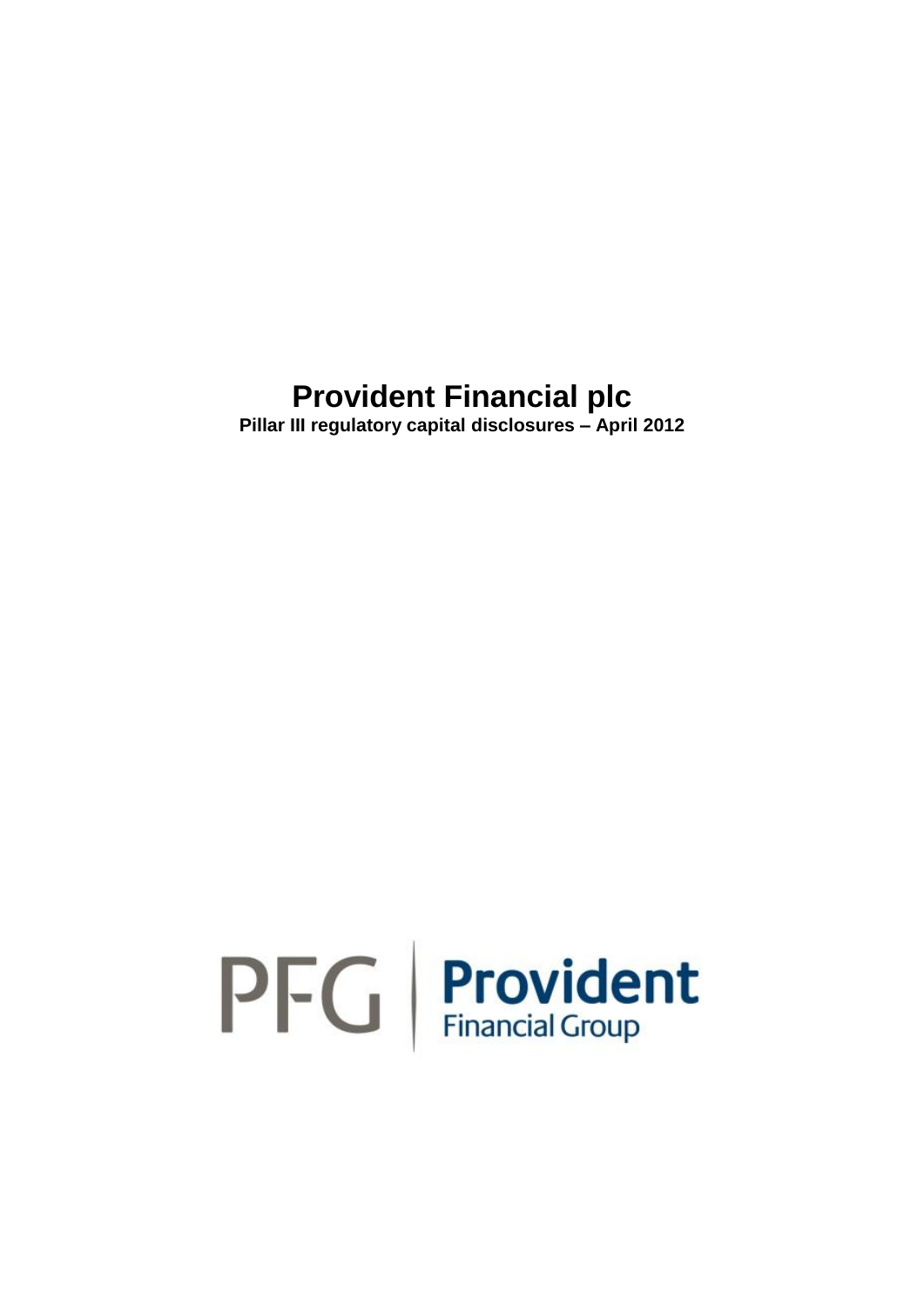**Pillar III regulatory capital disclosures – April 2012**

## **Contents**

|                                            | Page      |
|--------------------------------------------|-----------|
| 1. Introduction                            | $1 - 2$   |
| 2. Risk management objectives and policies | $3 - 18$  |
| 3. Capital adequacy                        | $19 - 21$ |
| 4. Credit risk                             | $22 - 25$ |
| 5. Counterparty credit risk                | $26 - 27$ |
| 6. Interest rate risk                      | 28        |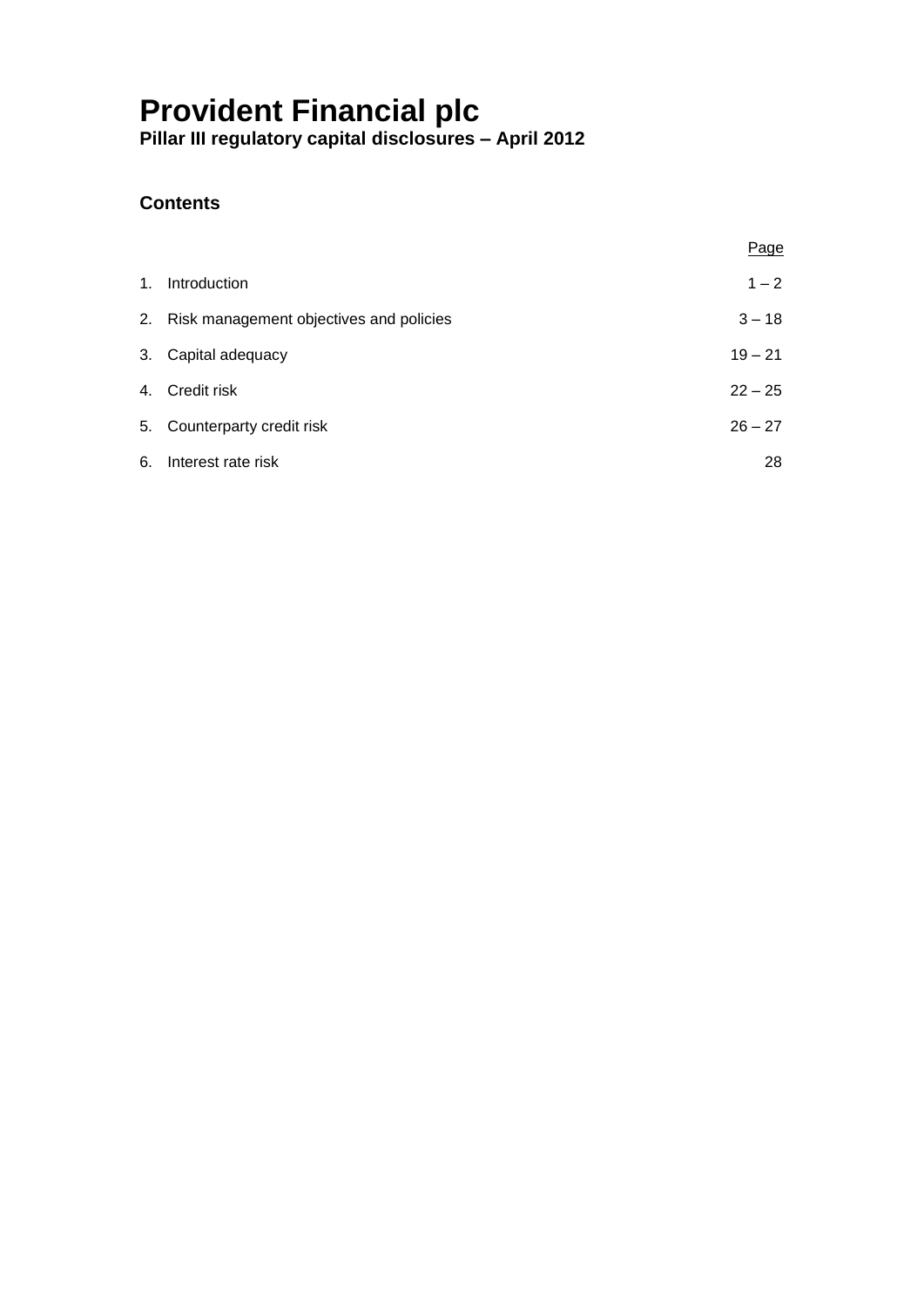#### **1. Introduction**

#### **1.1 Background**

The Provident Financial plc group (the group) comprises two principal trading operations:

- The Consumer Credit Division (CCD) providing home credit to the non-standard UK consumer credit market; and
- Vanquis Bank which provides credit cards to the non-standard UK consumer credit market.

Vanquis Bank holds a banking licence, accepts retail deposits and is regulated by the Financial Services Authority (FSA). In its supervisory role, the FSA sets specific requirements relating to capital adequacy, liquidity management and various controls and procedures set out in the FSA BIPRU handbook. In addition, Vanquis Bank holds a consumer credit license and is regulated by the Office of Fair Trading (OFT).

CCD operates under a number of consumer credit licences granted by the OFT but is not regulated by the FSA. However, the group, incorporating both CCD and Vanquis Bank, is the subject of consolidated supervision by the FSA by virtue of Provident Financial plc being the parent company of Vanquis Bank. The FSA sets specific requirements for the consolidated group in respect of capital adequacy and is regulated under the FSA GENPRU handbook.

#### **1.2 BASEL II**

The BASEL II regulatory framework revised the BASEL I regulatory framework. The aim of BASEL II is to make regulatory capital requirements more risk sensitive and representative of risk management controls and procedures in place within firms.

The BASEL II regulatory framework was implemented in the European Union via the Capital Requirements Directive (CRD). The group and Vanquis Bank adopted the CRD with effect from 1 January 2008. The CRD comprises three Pillars:

- Pillar I is the calculation of minimum regulatory capital requirements which firms are required to hold against risk, the most significant elements for the group being credit risk and operational risk.
- Pillar II requires an Internal Capital Adequacy Assessment Process (ICAAP) by firms to assess whether additional regulatory capital over and above Pillar I should be held based on the risks faced by a firm and the risk management processes in place. A firm's Individual Capital Guidance (ICG) is set by the FSA based on the ICAAP.
- Pillar III complements Pillars I and II and aims to encourage market discipline by developing a set of disclosure requirements which allow market participants to assess key pieces of information on a firm's capital, risk exposures, risk management processes and remuneration.

The Basel III regulatory framework was finalised in December 2010 by the Basel Committee on Banking Supervision. The impacts of the framework are to be phased in globally between 2013 and 2019 but have yet to be formally implemented in the UK. The 2012 Pillar III regulatory capital disclosures have therefore been produced based on the Basel II framework.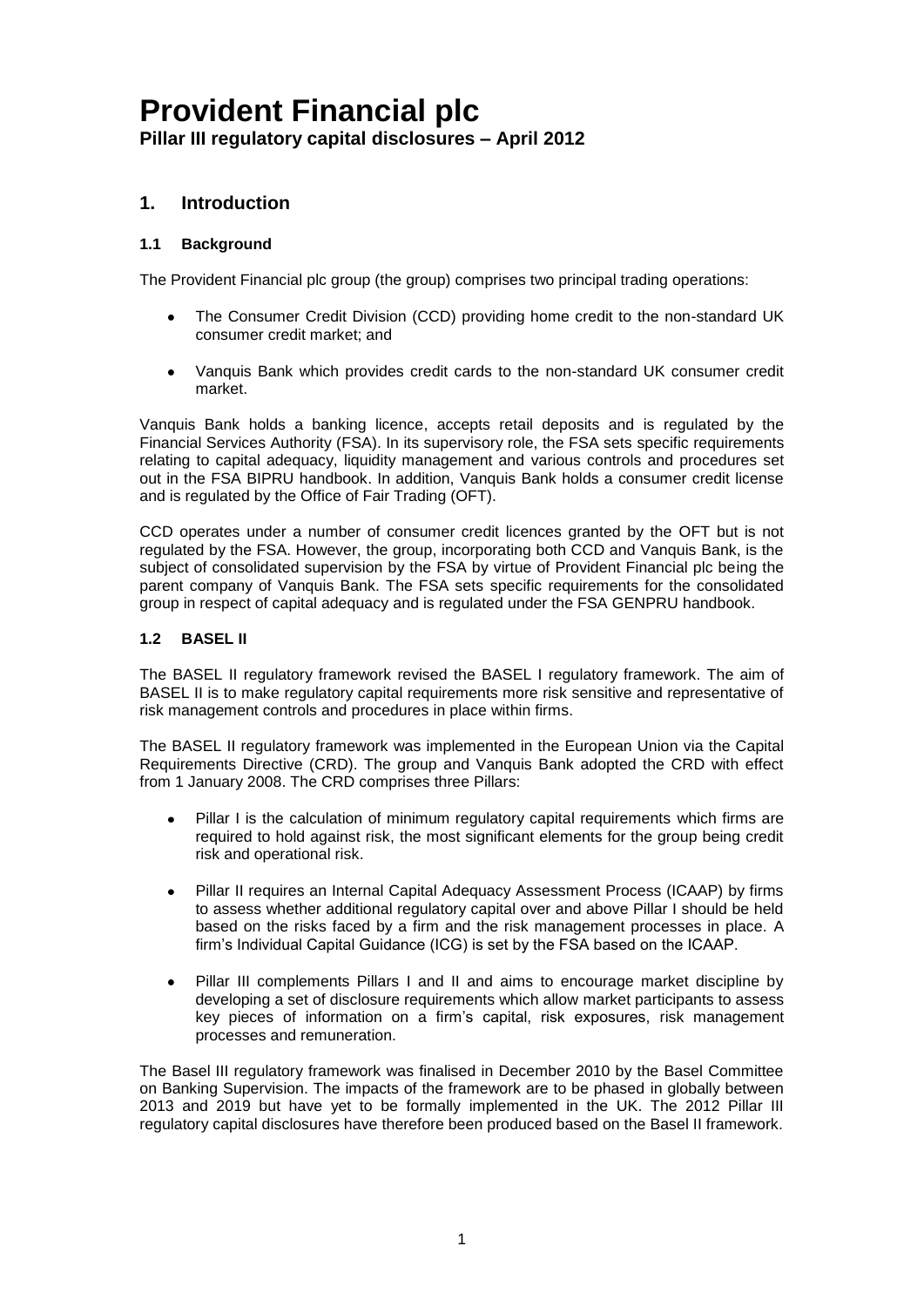**Pillar III regulatory capital disclosures – April 2012**

#### **1. Introduction (continued)**

#### **1.3 Pillar III disclosure policy**

The group's Pillar III disclosure policy is as follows:

#### **Frequency of disclosures**

Pillar III regulatory capital disclosures will be made on an annual basis using the group's yearend date of 31 December. The disclosures will be published by 30 April each year. More frequent disclosures will be made if there is a material change in the nature of the group's risk profile during any particular year.

#### **Media and location of Pillar III disclosures**

The Pillar III regulatory capital disclosures will be published on the group's corporate website [www.providentfinancial.com.](http://www.providentfinancial.com/)

#### **Board approval**

The group's Pillar III regulatory capital disclosure policies were approved by the Board of Directors (the Board) on 19 June 2008.

#### **1.4 Basis of Pillar III disclosures**

The Pillar III disclosures have been prepared for the group as a whole in accordance with the rules laid out in the FSA Handbook BIPRU Chapter 11. The disclosures provide information on the capital adequacy and risk management processes of the group.

The results of all subsidiary undertakings have been included in the Pillar III disclosures. Vanquis Bank's requirement to maintain regulatory capital above a level determined by the FSA could restrict the ability and size of dividend payments made to Provident Financial plc. There are no other current or foreseen material practical or legal impediments to the prompt transfer of capital resources or repayments of liabilities between Provident Financial plc and its subsidiary undertakings.

The Pillar III disclosures were approved for publication by Provident Financial plc and Vanquis Bank on 26 April 2012.

From 2011, Vanquis Bank have been required to prepare remuneration code Pillar III disclosures in addition to the regulatory capital disclosures. These disclosures are the subject of a separate and stand-alone document and are published on the Vanquis Bank website, [www.vanquis.co.uk,](http://www.vanquis.co.uk/) on an annual basis.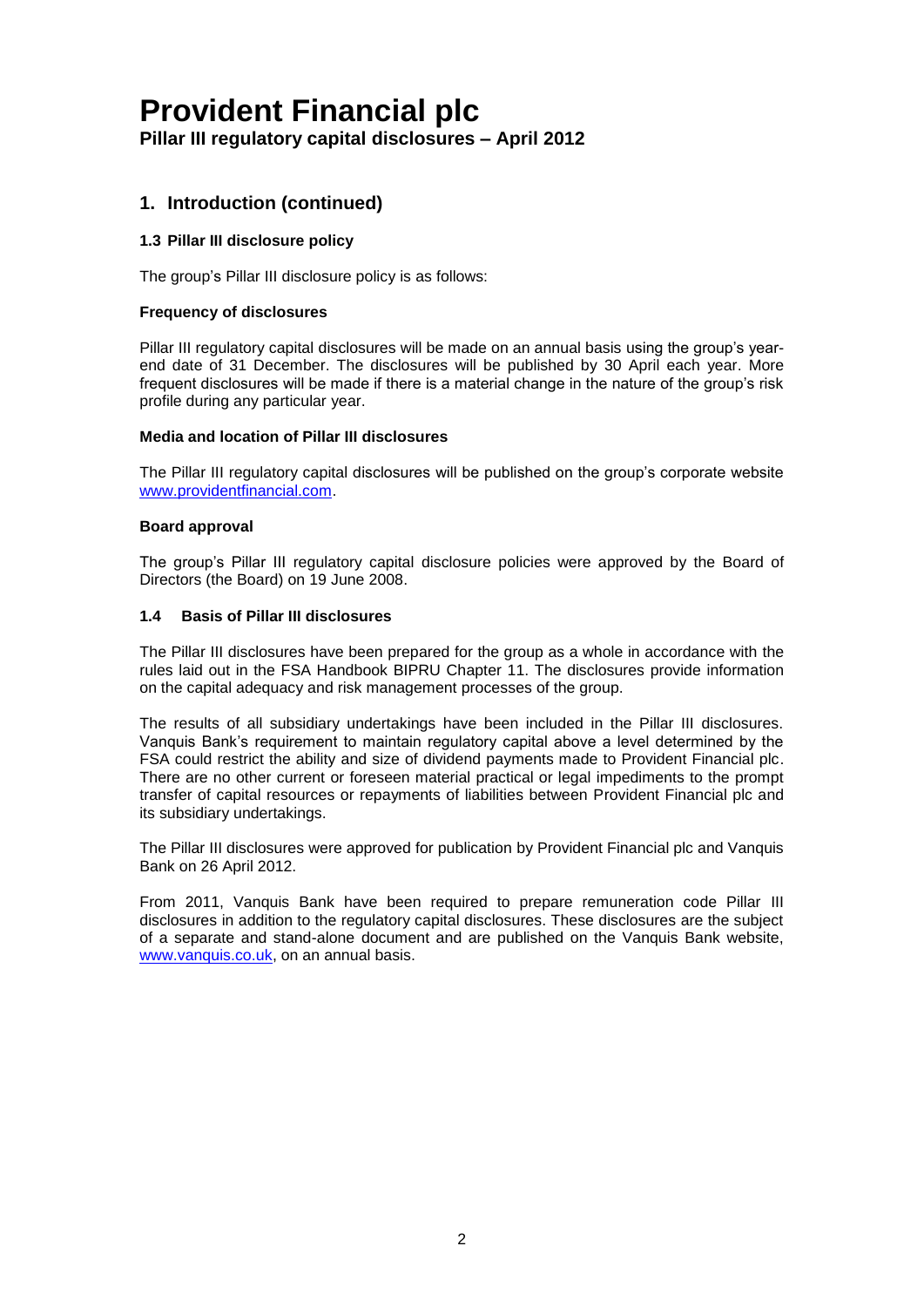#### **2. Risk management objectives and policies**

#### **2.1 Risk management objectives**

The board is responsible for the alignment of strategy and risk, and for maintaining a soundsystem of risk management and internal controls. The system is designed to manage, rather than eliminate, the risk of failure to achieve business objectives and maintain a sufficient level of regulatory capital in excess of the Individual Capital Guidance (ICG) set by the FSA. The framework incorporates a five-stage process as detailed in the diagram below:



#### **2.2 ICAAP**

In accordance with the CRD, the group is required to conduct an ICAAP on an annual basis or more frequently if there is a material change in the nature, trading status or risk profile of the group. The ICAAP allows the Board to assess whether the group's risk management objective is being met.

The key output of the ICAAP is a document which:

Provides a background to the group including the group structure, strategy, key management and the internal control framework and risk management processes;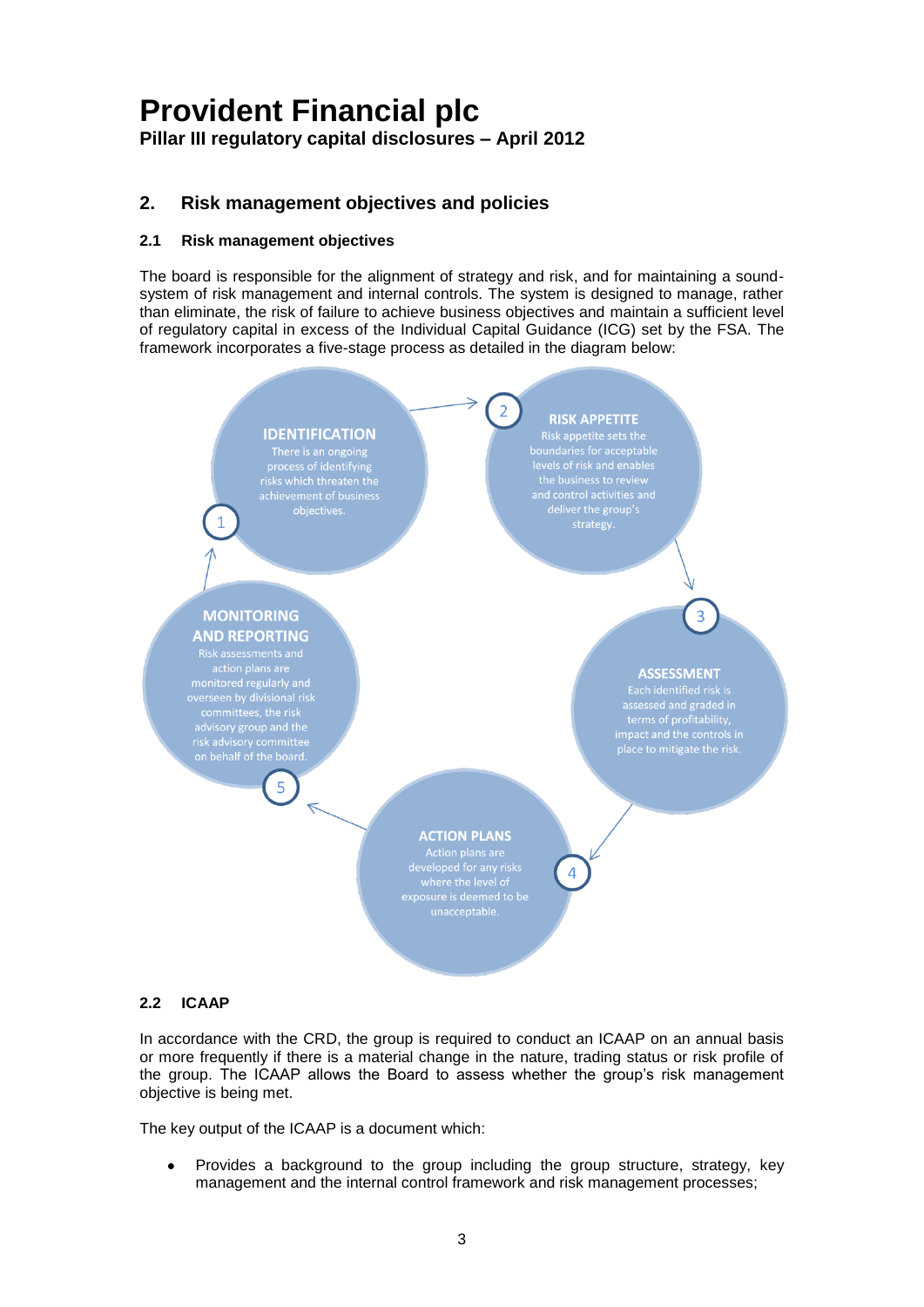#### **2. Risk management objectives and policies (continued)**

- $\bullet$ Calculates the minimum capital required for credit risk and operational risk under Pillar I of the CRD for both the group and Vanquis Bank;
- Identifies the various additional risks facing the group and Vanquis Bank not included in Pillar I and considers the required level of additional capital to be held against those risks (Pillar II of the CRD);
- Calculates the overall regulatory capital requirement of the group and Vanquis Bank  $\bullet$ as a result of Pillar I and Pillar II; and
- Performs stress testing on the group's budget projections to ensure that the group's calculated regulatory capital requirement is sufficient even under extreme scenarios.

The group and Vanquis Bank operate to the ICGs set by the FSA in June 2011.

The ICAAP is embedded into the group and Vanquis Bank's risk management framework. The group and Vanquis Bank's risk registers are periodically updated to ensure each of the risks are allocated into the FSA risk categories. In addition, estimates are made of the level of regulatory capital, if any, that should be held against each risk and then, after aggregating these amounts, this total is compared to the group and Vanquis Bank's regulatory capital requirement as set by the FSA and the group and Vanquis Bank's actual level of regulatory capital. On an annual basis, or more frequently if required, the group's ICAAP document is updated and approved by the Board.

Sections 2.3 and 2.4 of this report set out:

- The key features of the group and Vanquis Bank's internal control and risk management framework that are assessed as part of the ICAAP; and
- The key risks which are considered within the ICAAP to assess the overall level of  $\bullet$ regulatory capital required to be held by the group and Vanquis Bank after taking account of the adequacy of the group's internal control and risk management framework.

#### **2.3 Internal control and risk management framework**

The overall group internal control and risk management framework is the responsibility of the group Board. Certain responsibilities in respect of internal control and risk management are delegated to various sub-committees who report directly to the group Board. The group Board and its committees are supported by various policies, procedures and reporting mechanisms as set out in the following chart: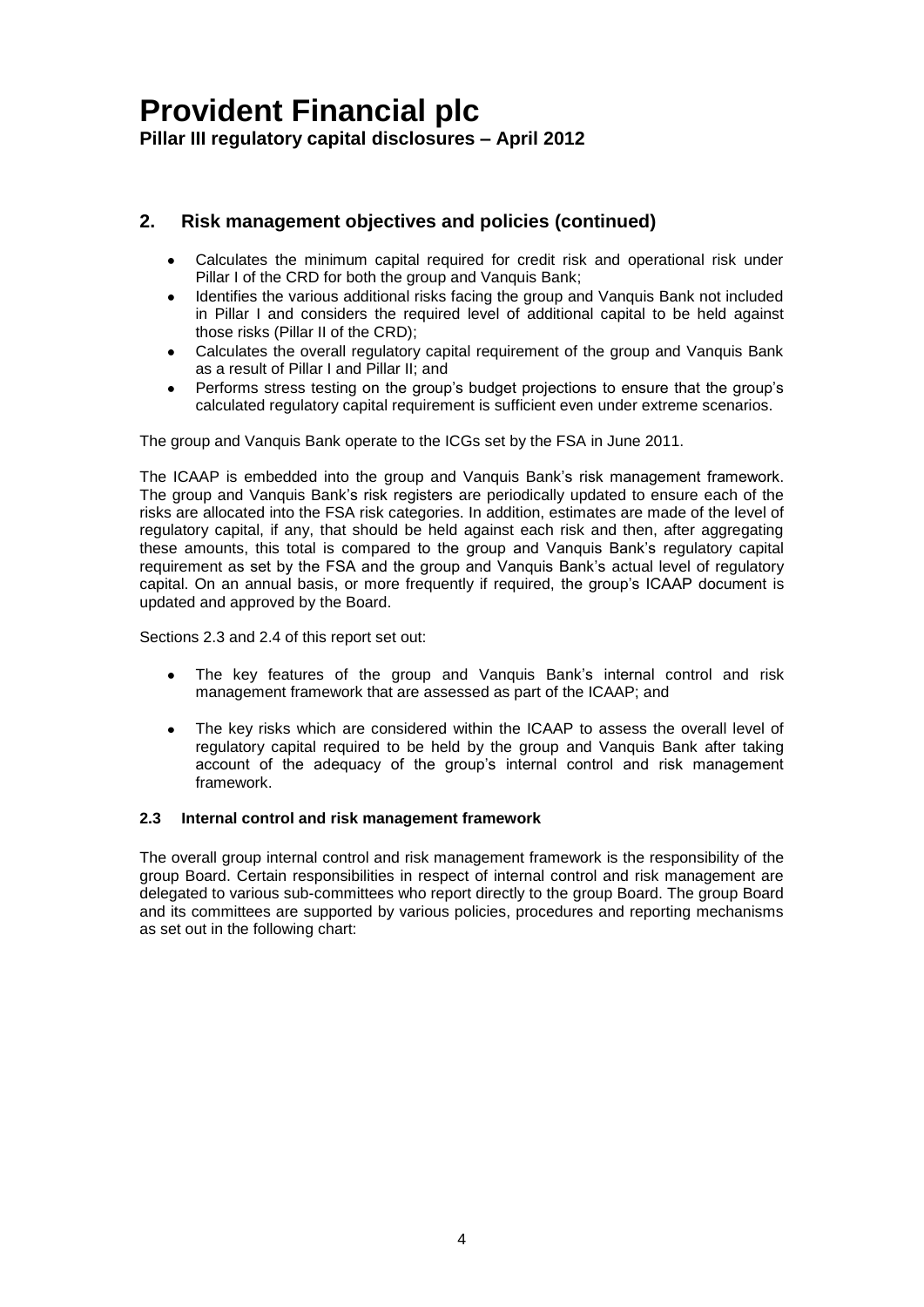**Pillar III regulatory capital disclosures – April 2012**



#### **2. Risk management objectives and policies (continued)**

The group's risk appetite is defined by the policies, controls and approval limits determined within the internal control and risk management framework. This ensures that the group has an effective system of internal control and risk management to manage the group prudently within its regulatory capital requirements and to mitigate the potential for material financial loss to the business. Taking each of the above control mechanisms in turn:

#### **Board of Directors**

The Board is responsible for the group's overall system of internal control and for reviewing its effectiveness. The Board comprises three executive directors, three non-executive directors and a non-executive Chairman and normally meets nine times a year including an annual two day planning conference. The Board delegates authority to a number of formal subcommittees including the Audit Committee, the Risk Advisory Committee and the Executive Committee.

The Board is considered to be well-balanced and has significant financial services and public company experience.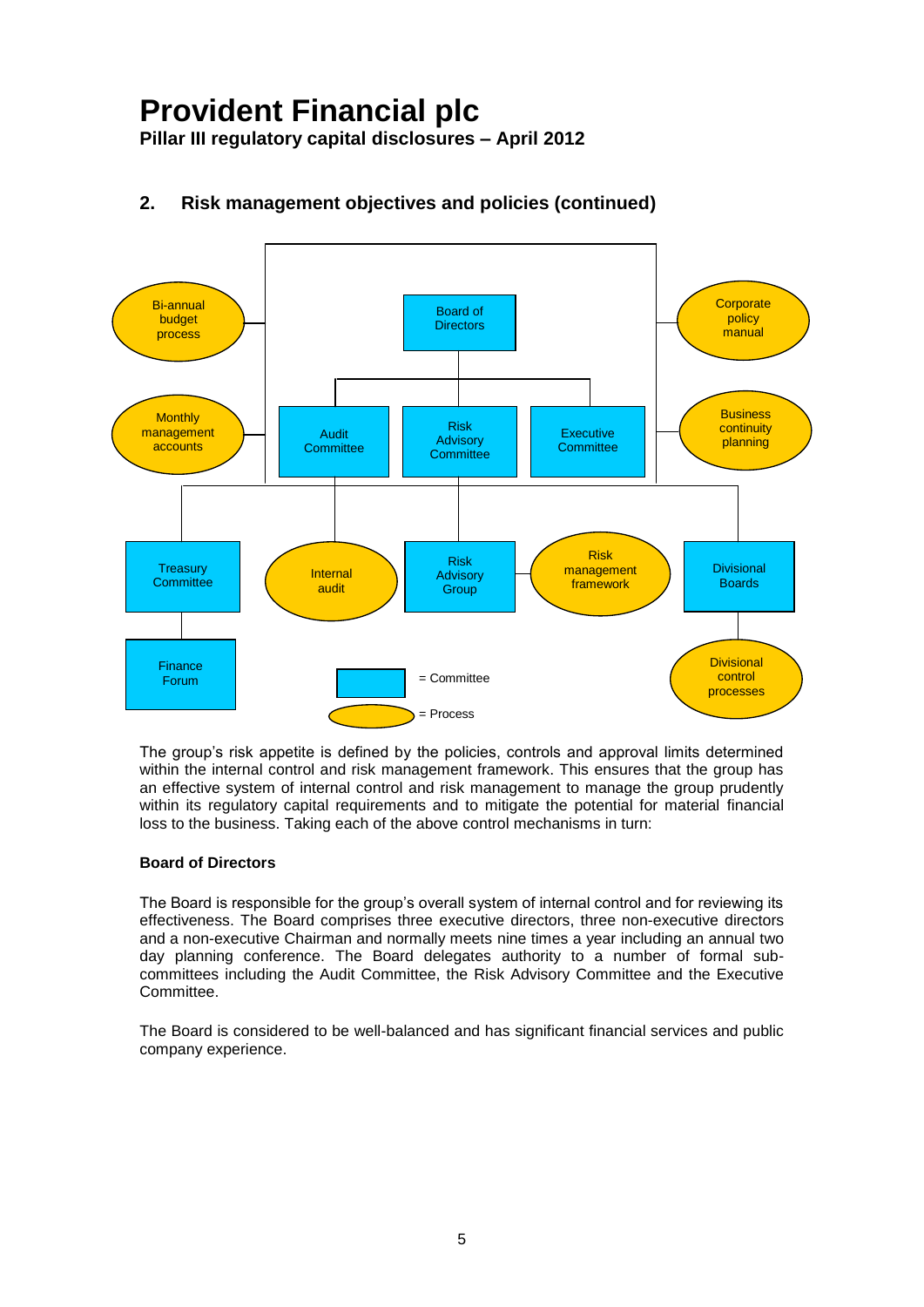#### **2. Risk management objectives and policies (continued)**

#### **Audit Committee**

The Audit Committee comprises the non-executive directors and is chaired by Manjit Wolstenholme. The Finance Director, Chief Executive, Managing Director of CCD, Head of Audit & Risk, Group Financial Controller and the external audit partner from PricewaterhouseCoopers normally attend all meetings by invitation. The Audit Committee meets four times a year and is responsible for monitoring group-wide internal financial controls, appointment and appraisal of the external auditors, agreeing the internal audit plan each year, reviewing the reports produced by internal audit and reviewing the group's whistleblowing policy. The Audit Committee also reviews the financial statements, interim reports and preliminary announcements of the group including any significant accounting judgements made in preparing them.

#### **Internal audit**

The group's internal audit function is provided by an in-house team led by the Head of Audit & Risk. The internal audit function is supplemented by external advisors where appropriate.

An annual programme of work is established and approved by the Audit Committee which targets and reports on higher risk areas as identified by the group's key risk registers. The Board and Audit Committee papers include a summary of the results and recommendations from each internal audit review and a follow-up of previously reported recommendations.

#### **Risk Advisory Committee (RAC)**

The group's risk management framework is managed by the RAC on behalf of the Board. The RAC comprises the three non-executive directors and the Finance Director and is chaired by Rob Anderson. The remaining executive directors, Head of Audit & Risk and Group Financial Controller normally attend by invitation. The RAC keeps the group's risk registers under review, considers the most important risks facing the group and is responsible for approving the group's annual Documented Risk Assessment (DRA) and ICAAP document prior to submission to the Board. The RAC meets at least three times a year and delegates a number of responsibilities to the Risk Advisory Group (RAG).

#### **Risk Advisory Group (RAG)**

The RAG comprises the executive directors, the Company Secretary, the Head of Audit & Risk and the Group Financial Controller. Divisional risk directors attend by invitation. The RAG is chaired by the Finance Director and formally meets at least four times a year and considers the group's risk management framework and risk appetite including the extent and nature of the risks facing the group, the extent and categories of risk which are acceptable to bear, the likelihood of the risk materialising, the group's ability to mitigate the risk, and the costs of operating particular controls relative to the benefits obtained. It also reviews the risk registers prepared by the divisional risk committees each quarter, challenging and making changes where appropriate. In addition, it has primary responsibility for producing the DRA and the ICAAP document. It submits a schedule of key risks, divisional key risk registers, the DRA and the ICAAP document to the RAC for review and approval.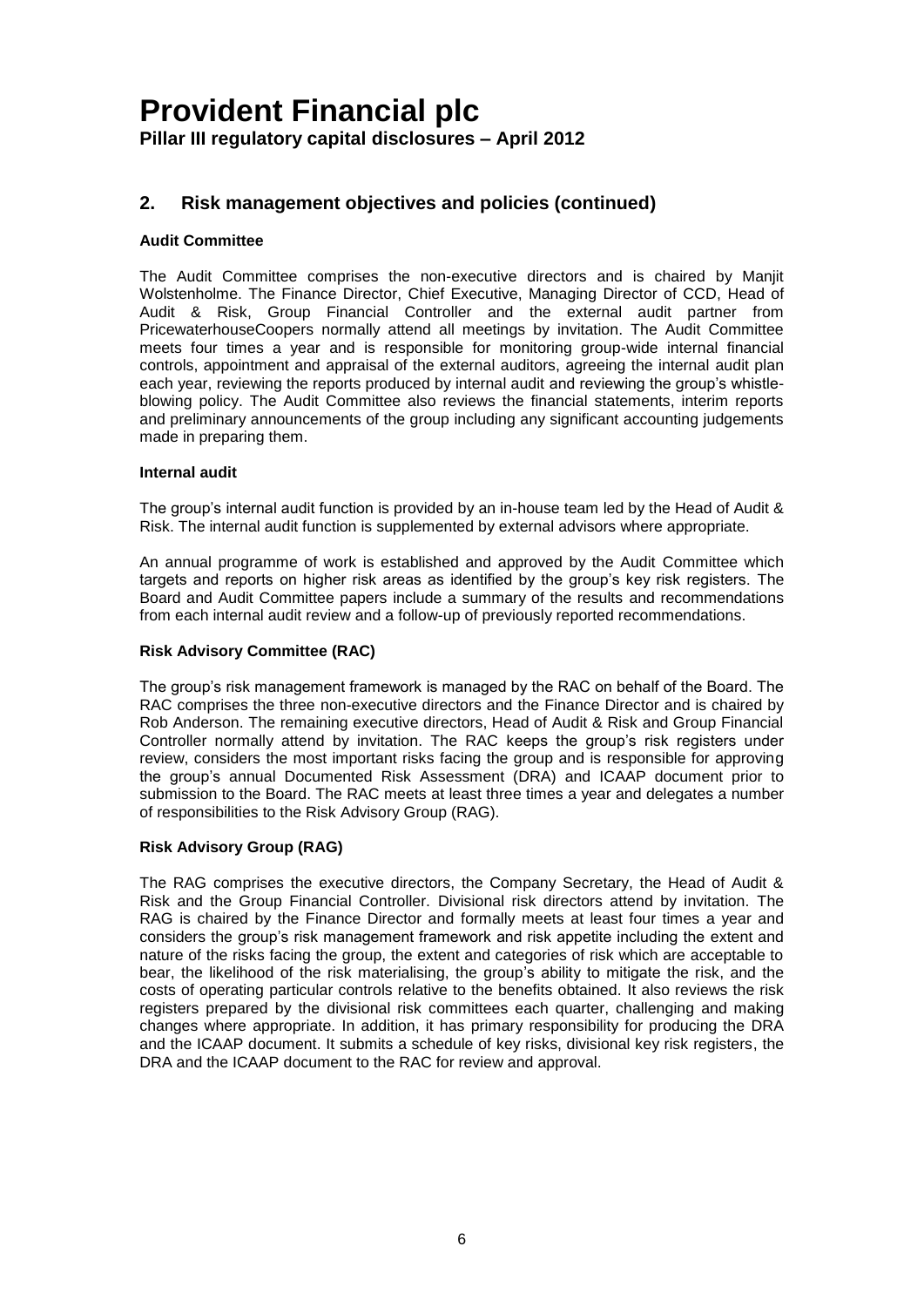#### **2. Risk management objectives and policies (continued)**

#### **Executive Committee**

The Executive Committee comprises the three executive directors and is chaired by the Chief Executive. The committee normally meets at least once a week, and more frequently as required, and deals with matters relating to the general running of the group. These matters include monitoring the weekly performance of the group's businesses, approving capital expenditure projects and long-term contracts subject to certain limits, approving treasury related transactions and annually reviewing corporate and accounting policies.

#### **Treasury Committee**

The Treasury Committee is chaired by the Finance Director and comprises the Group Treasurer, the divisional finance directors, the Group Financial Controller, the Head of Tax and the Group Accountants. The Treasury Committee manages the treasury activities of the group and meets at least six times a year. The Treasury Committee is not a formal subcommittee of the Board but it regularly reports to the Board on compliance with treasury policies and other treasury matters. The Treasury Committee is also responsible for monitoring the group's capital adequacy and liquidity positions.

#### **Finance Forum**

The Finance Forum is chaired by the Finance Director and comprises the heads of finance, treasury, tax and legal within the group. The role of the Finance Forum is to monitor and discuss accounting and internal control issues, trading performance, tax and investor relations matters. The Finance Forum meets at least six times a year in conjunction with the Treasury Committee.

#### **Divisional Boards**

The group has two divisional Boards; CCD and Vanquis Bank. Each divisional Board is responsible for the day-to-day operations of their division. The divisional Boards have implemented various controls to mitigate the risks specific to their business. Further information on the Vanquis Bank board has been included on page 8 below.

#### **Divisional control processes**

The divisions have a number of important controls to manage risk as follows:

CCD

In addition to the control from the divisional Board and those group-wide controls set out above, the most significant divisional controls within CCD are as follows:

- *Project Governance* A governance framework to oversee significant business projects.
- *Risk, Governance and Compliance Committee (RGCC)* Responsible for the management and reporting of risk and for updating the divisional risk register on at least a quarterly basis.
- *Risk management function*  Supports the RGCC in the identification and management of risks.
- *Credit and Consumer Portfolio Management Committee (CCPMC)* Implements credit policy and monitors credit performance.
- *Field risk* Responsible for the detection of fraud in the field operations.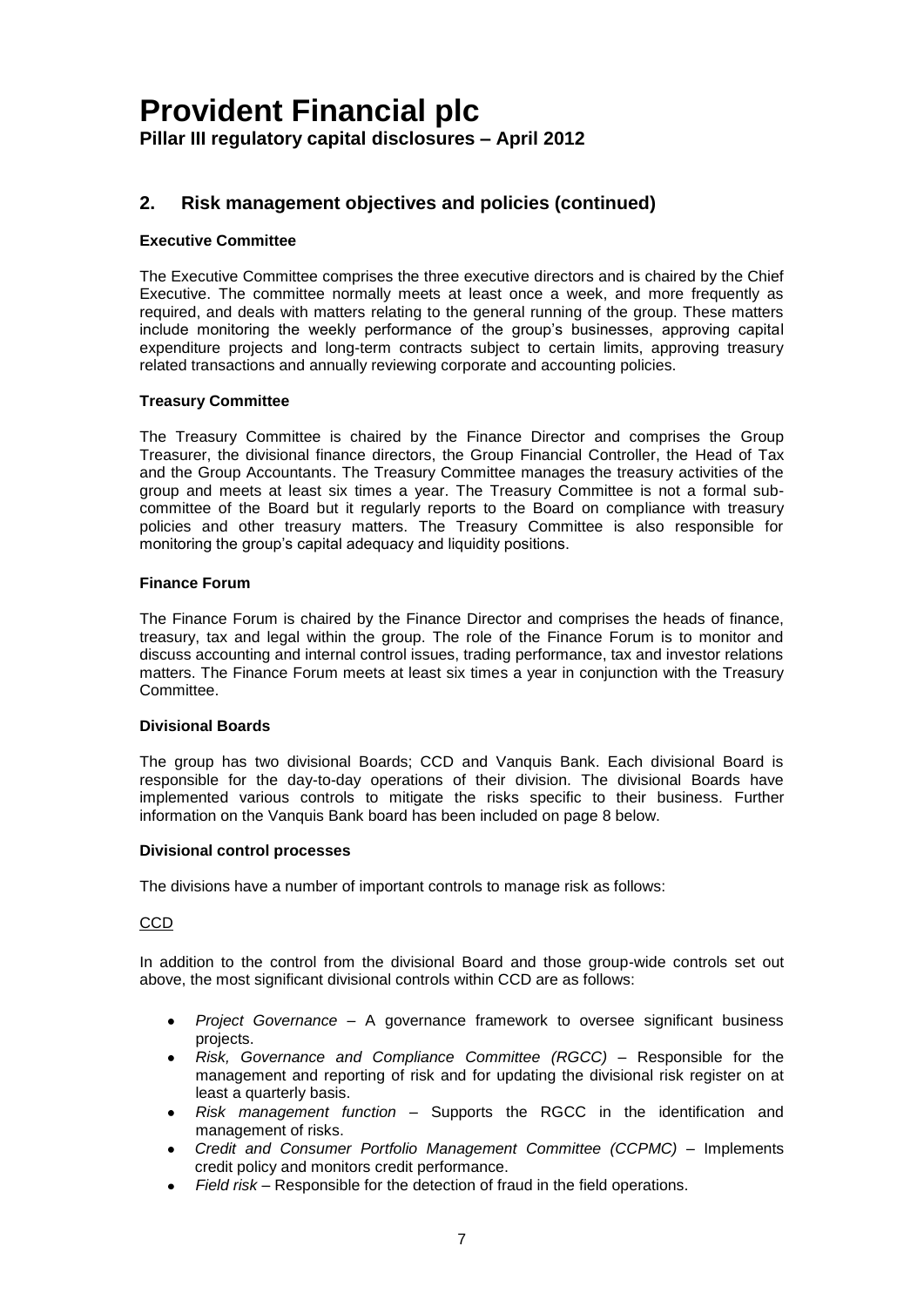**Pillar III regulatory capital disclosures – April 2012**

#### **2. Risk management objectives and policies (continued)**

- *Compliance function* Responsible for assessing compliance with laws and  $\bullet$ regulations.
- *Hierarchy of field structure* Well-established hierarchical structure to manage and  $\bullet$ control the field workforce.
- *Field Audit* Responsible for the auditing of the field network covering locations over a 3 year cycle.
- *Financial and Operational Performance Committee (FOPCO) –* Responsible for the  $\bullet$ challenge and monitoring of significant financial and operational matters.
- *Modernisation and Strategic Planning Group (MASP)*  Oversees the modernisation programme.
- *Agent Policy Steering Group*  Monitors compliance with policies relating to the selfemployed status of agents.

#### Vanquis Bank

As a regulated entity with a banking licence, Vanquis Bank replicates a number of the internal control and risk management processes typically only held at a group level in many organisations.

The Board of Vanquis Bank is as follows:



The Vanquis Bank Board comprises four executive directors, two independent non-executive directors and two non-executive directors. The Board of Vanquis Bank is considered to be well-balanced with significant financial services and public company experience.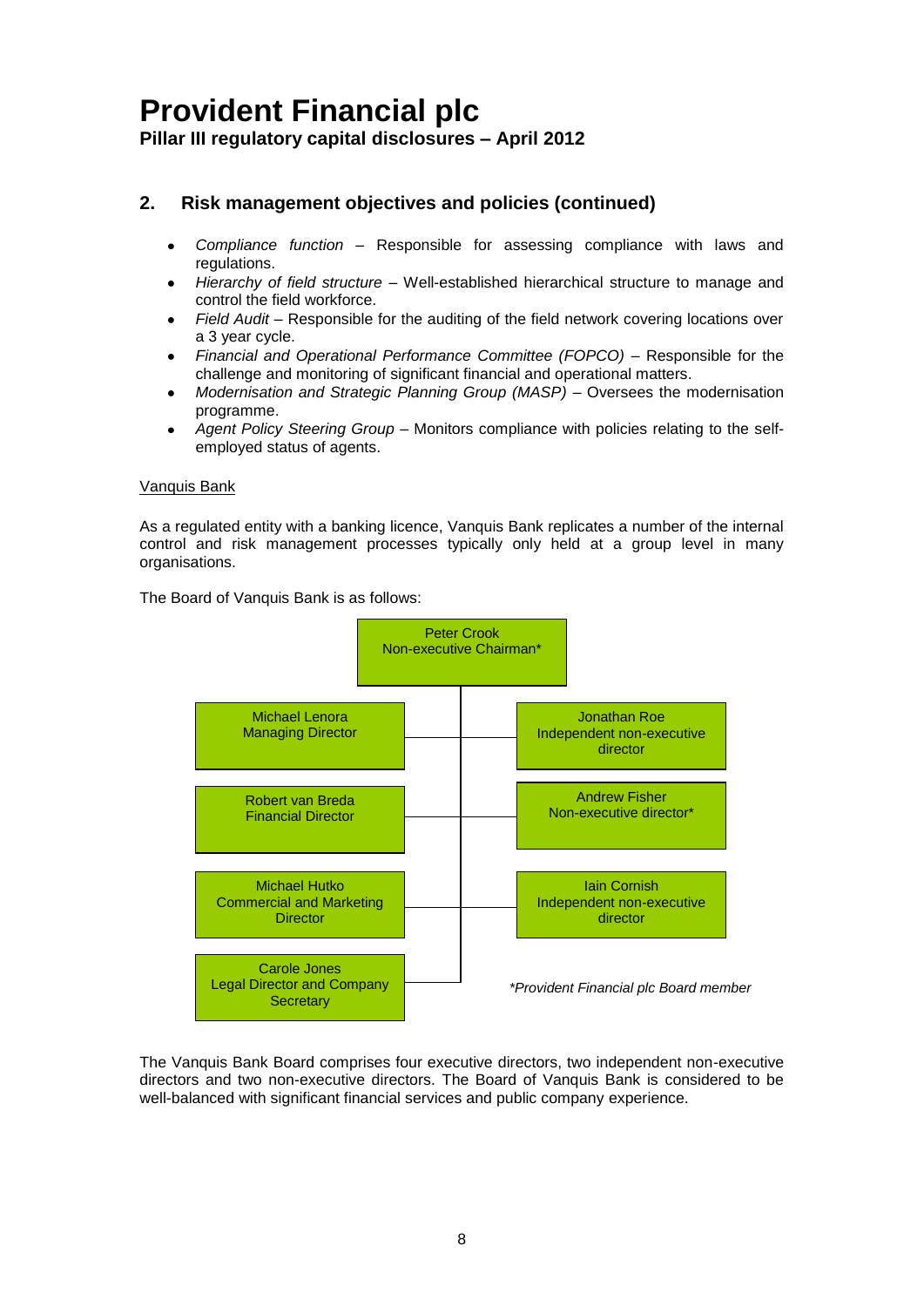#### **2. Risk management objectives and policies (continued)**

In addition to the group-wide controls set out above, the most significant controls within Vanquis Bank are as follows:

- *Project Governance*  An executive sign-off committee to oversee project justification and execution.
- *Audit Committee* Responsible for monitoring internal controls and accounting policies/issues. Chaired by an independent non-executive director.
- *Risk Committee* Responsible for the management and reporting of risk and for updating the divisional risk register on at least a quarterly basis. Chaired by an independent non-executive director.
- *Treasury Committee* Responsible for the day-to-day monitoring of liquidity and capital requirements and responsible for the monitoring and control of retail deposit taking activity in line with the strategic targets set by the group Treasury Committee.
- *Deposits Committee*  A sub-committee of the Vanquis Bank Treasury Committee with delegated responsibility for retail deposit pricing, tranche size and product changes.
- *Remuneration Committee*  Responsible for remuneration policy implementation and compliance.
- *Risk management function*  Supports the Risk Committee in the identification and management of risks.
- *Credit Committee*  Implements credit policy and monitors credit performance.
- *Risk identification and controls self assessment framework*  Ongoing self assessment of control effectiveness against identified risks facing each business area.
- *Compliance Committee*  Responsible for compliance and TCF.
- *Compliance function* Responsible for assessing compliance with laws and regulations.
- *In-house reviews* An internal audit function which performs specific Vanquis Bank audit reviews and works with group internal audit function in determining risk areas for review.
- *Early warning bulletin* A pre-determined process to escalate potential business issues throughout the business.
- *Change Advisory Board*  Provides control over business change.

The governance framework of Vanquis Bank was reviewed by the FSA as part of an ARROW visit at the end of 2009 with no specific action points being raised in respect of a risk mitigation plan.

#### **Bi-annual budget process**

Each division produces a formal budget in November each year covering the current year outturn, the budget for the following year and the forecast for the four subsequent years. The budgets are fully aligned with the group's strategy. Each division presents its budget to the executive directors before the budgets are consolidated and submitted to the Board for approval at the December Board meeting. A formal budget update is produced in May of the following year which is again approved by the Board at its June Board meeting.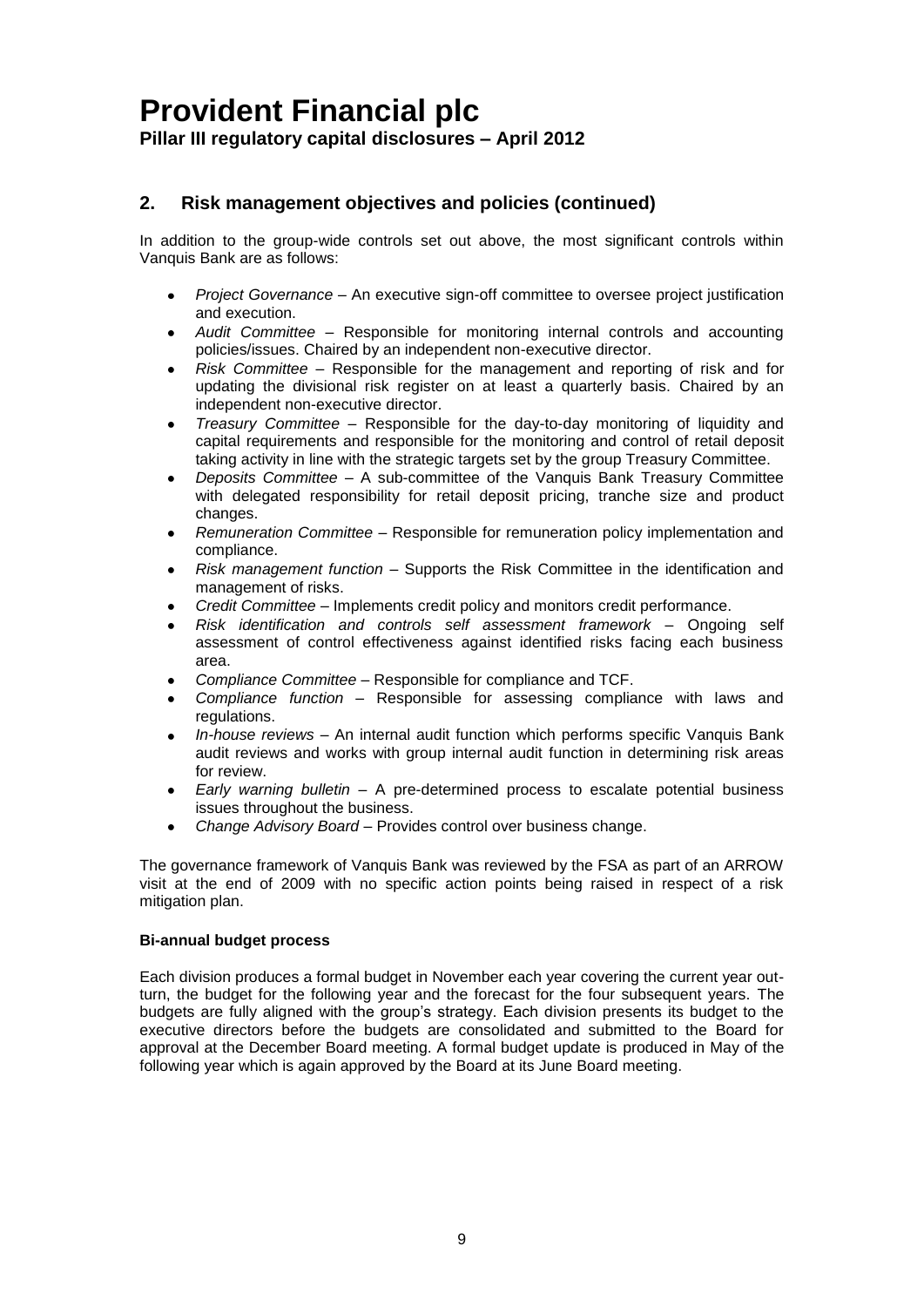#### **2. Risk management objectives and policies (continued)**

#### **Monthly management accounts**

Monthly management accounts are prepared comparing actual trading results by division to budget and the prior year. Capital adequacy, funding and economic trends are also reported monthly. A rolling forecast of the full year out-turn is produced as part of the management accounts pack. Management accounts are distributed to the executive directors and senior members of the management team on a monthly basis and are distributed to the Board for each Board meeting.

#### **Corporate policy manual**

The group has a corporate policy manual which is fully aligned with the group's risk management framework and risk appetite and sets out authority levels within the group. The corporate policy manual is distributed to the divisional Boards which are required to confirm compliance with these policies on a bi-annual basis and outline any areas of non-compliance during the year.

#### **Risk management framework**

The group has a risk management framework which details how the group meets the requirements of the corporate policy on risk management, describes the group's approach to risk management and outlines the key roles and responsibilities for the management of risk. The key elements of the risk management framework include the group's risk universe, risk appetite, risk assessment processes and risk management and monitoring. The risk management framework is formally reviewed and approved by the RAC annually.

#### **Business continuity planning**

Each division is responsible for preparing, maintaining and testing its own business continuity plans and ensuring that their plans are fit for purpose within the framework and strategy agreed by the RAG.

#### **2.4 Key risks faced by the group**

In the course of its business, the group is exposed to a wide range of risks. For the purposes of undertaking the ICAAP, the group's risks are categorised into the group's risk universe categories which are:

- Credit risk;  $\bullet$
- Business/strategic risk;
- Operational risk;  $\bullet$
- $\bullet$ Financial risk; and
- Regulatory risk.

As part of the ICAAP process, the group's risk universe categories are mapped to the FSA's GENPRU 1.2.30 risk classes to ensure that all GENPRU risk categories have been considered.

The definition of these risks and the associated controls and procedures in place to mitigate the risks are as follows: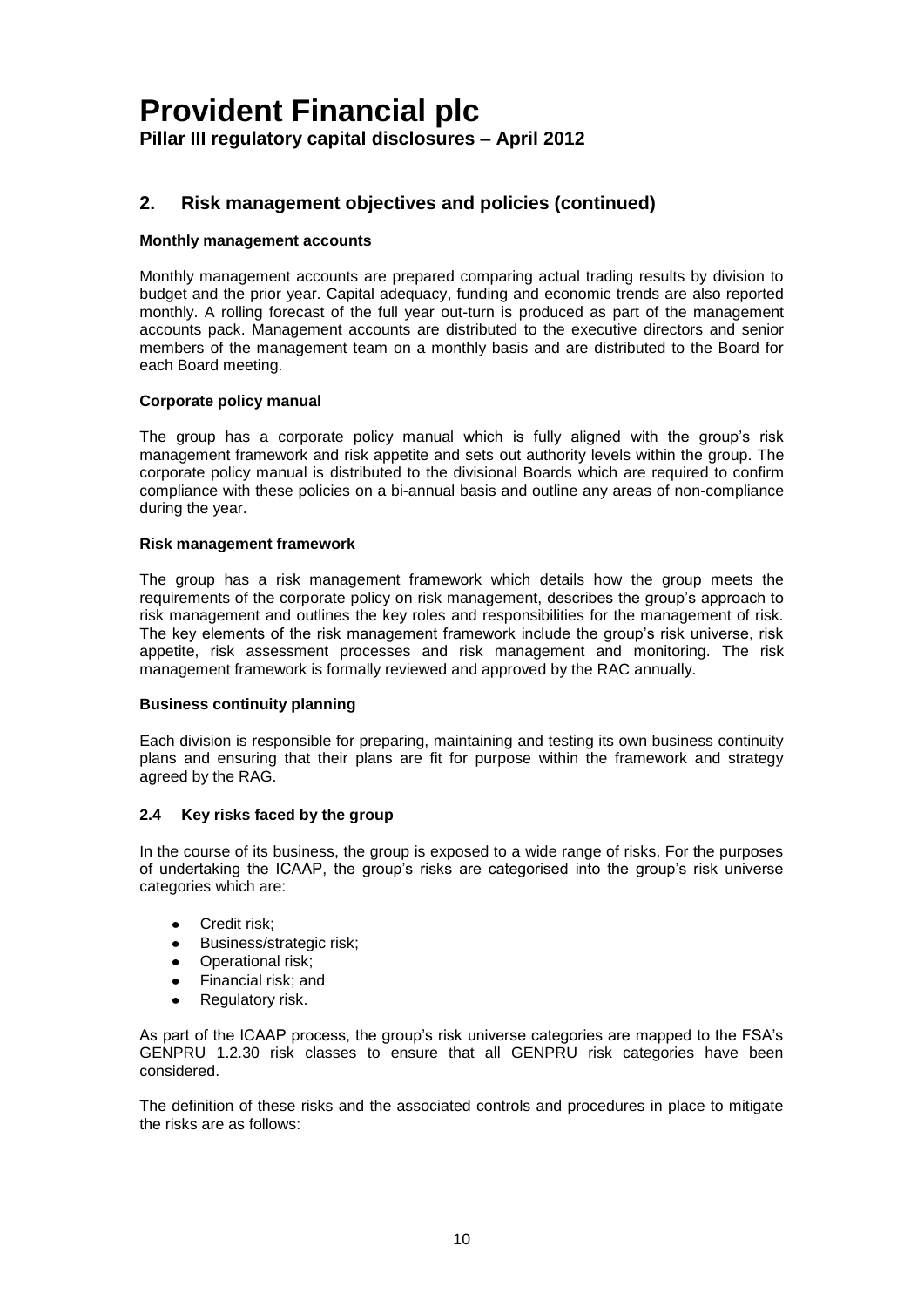#### **2. Risk management objectives and policies (continued)**

#### **2.4.1 Credit risk**

Credit risk is the risk that the group will suffer loss in the event of a default by a customer or bank or other counterparty. A default occurs when the customer or a counterparty fails to honour repayments as they fall due. Customer defaults in the non-standard credit market are typically higher than in more mainstream markets although demonstrate greater stability if properly managed. In addition, current economic conditions remain challenging which has led to pressure on customers' disposable incomes from food, fuel and utility price inflation and increased levels of unemployment and under-employment.

#### **CCD**

Credit risk within CCD is managed by the CCD credit committee which meets at least every two months and is responsible for approving product criteria and pricing.

Credit risk is managed using a combination of lending policy criteria, credit scoring (including behavioural scoring), policy rules, individual lending approval limits, central underwriting, and a home visit to make a decision on applications for credit.

The loans offered by the weekly Home Credit business are short-term, typically a contractual period of around a year, with an average value of approximately £500. The loans are underwritten in the home by an agent with emphasis placed on any previous lending experience with the customer and the agent's assessment of the credit risk based on a completed application form and the home visit. Once a loan has been made, the agent visits the customer weekly, or in some cases monthly, to collect payment. The agent is well placed to identify signs of strain on a customer's income and can moderate lending accordingly. Equally, the regular contact and professional relationship that the agent has with the customer allows them to manage customers' repayments effectively even when the household budget is tight. This can be in the form of taking part-payments, allowing missed payments or occasionally restructuring the debt in order to maximise cash collections.

Agents are almost entirely paid commission for what they collect and not for what they lend, so their primary focus is on ensuring loans are affordable at the point of issue and then on collecting cash. Affordability is reassessed by the agent each time an existing customer is reserved, or not as the case may be. This normally takes place within 12 months of the previous loan because of the short-term nature of the product. Arrears management within Home Credit is a combination of central letters, central telephony, and field activity undertaken by field management. This will often involve a home visit to discuss the customer's reasons for non-payment and to agree a resolution.

CCD tightened the underwriting criteria for both new and existing customers during 2011 and has enhanced its arrears management processes during the year.

#### **Vanquis Bank**

Credit risk within Vanquis Bank is managed by the Vanquis Bank credit committee which meets at least quarterly and is responsible for ensuring that the approach to lending is within sound risk and financial parameters and that key metrics are reviewed to ensure compliance to policy.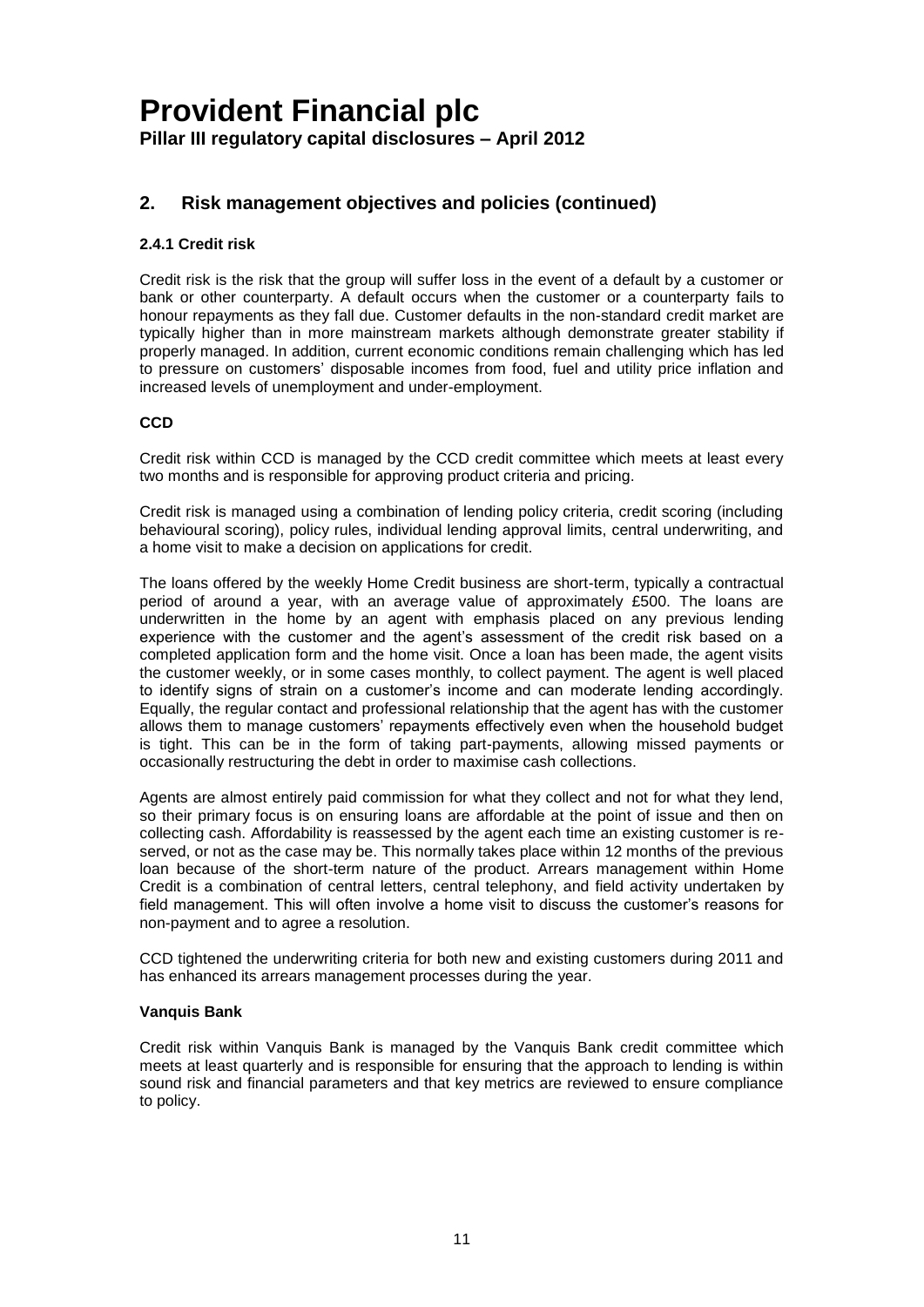#### **2. Risk management objectives and policies (continued)**

A customer's risk profile and credit line is evaluated at the point of application and at various times during the agreement. Internally generated scorecards based on historic payment patterns of customers are used to assess the applicant's potential default risk and their ability to manage a specific credit line. For new customers, the scorecards incorporate data from the applicant, such as income and employment, and data from external credit bureaus. Initial credit limits are low, typically £250. For existing customers, the scorecards also incorporate data on actual payment performance and product utilisation and take data from an external credit bureau each month to refresh customers' payment performance position with other lenders. Credit lines can go up as well as down according to this point-in-time risk assessment.

All Vanquis Bank customers receive a welcome call as part of the acceptance process, which is unique in the credit card industry. The call provides the opportunity to gather additional information which is useful to help manage the customer's account at a later date. It is also an important element of the underwriting in that an application will generally be turned down if contact cannot be made with a potential customer.

Arrears management is a combination of central letters, text messages, inbound and outbound telephony and outsourced debt collection agency activities. Contact is made with the customer to discuss the reasons for non-payment and specific strategies are employed to support the customer in returning to a good standing.

Vanquis Bank continue to maintain tight underwriting controls for new accounts and credit line increases following progressive tightening between 2007 and mid-2009 in light of economic conditions.

#### **Bank counterparties**

Counterparty credit risk arises as a result of cash deposits placed with banks and the use of derivative financial instruments with banks and other financial institutions which are used to hedge interest rate risk and foreign exchange rate risk.

Counterparty credit risk is managed by the group's treasury committee and is governed by a board approved counterparty policy which ensures that the group's cash deposits and derivative financial instruments are only made with high quality counterparties with the level of permitted exposure to a counterparty firmly linked to the strength of its credit rating. In addition, there is a maximum exposure limit for all institutions, regardless of credit rating. This is linked to the group's regulatory capital base in line with the group's regulatory reporting requirements on large exposures to the FSA.

#### **2.4.2 Business/strategic risk**

The group's business/strategic risk category comprises reputational risk, business risk, market risk and concentration risk. Risk descriptions together with the key controls in place to mitigate the risks are set out below:

#### **Reputational risk**

Reputational risk is the risk that an event or circumstance could adversely impact on the group's reputation. Operating in the non-standard market leads to greater scrutiny of the group's activities and any adverse publicity from the activities of legislators, pressure groups and the media could potentially have a detrimental impact on the group's sales and collections activities. In particular, media and pressure group activity can increase during an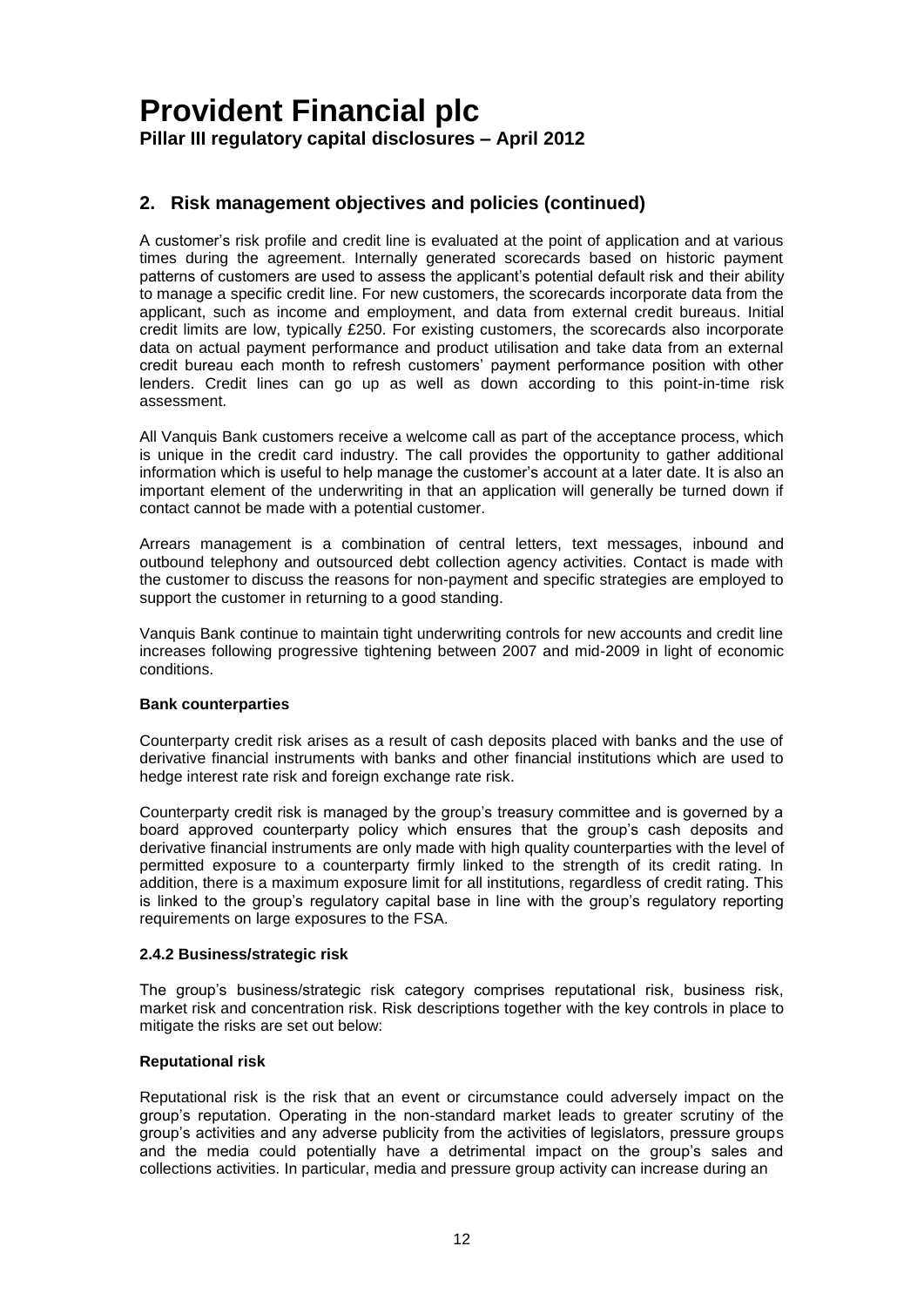economic downturn or when the group is performing well. In addition, there is currently significant media interest in the non-standard sector primarily focussed on the activities of the fast growing payday lending industry.

Reputational risk is managed in a number of ways. At a group level there is a dedicated team and established procedures for dealing with media issues. Credit and collection policies are designed to ensure that both businesses adhere to responsible lending principles. In Vanquis Bank, a Compliance Committee oversees the application of the FSA's treating customers fairly regime. In addition, a pro-active communication programme to foster a better understanding of the group's products is co-ordinated at a group level.

Both divisions regularly conduct customer satisfaction surveys to ensure that customer's needs are being met and that customers are satisfied with the service they are receiving. Customer satisfaction in the Home Credit business is 91% (2010: 91%) and in Vanquis Bank is 84% (2010: 84%). In addition, customer complaints remain low in both businesses.

The group is very proud to have received a maximum rating score of 100 and was ranked joint first globally amongst financial services companies in the FTSE4Good Index Series which measures the environmental, social and governance ratings of over 2,300 publicly listed companies worldwide. This achievement reflects the continued investment that the group and its employees have made in embedding the corporate responsibility programme across all areas of the business.

Continued investment and focus on corporate responsibility and investment in a group coordinated community programme helps to foster good relations with customers and the areas in which they live.

#### **Business risk**

Business risk is the risk of loss arising from the failure of the group's strategy or management actions over the planning horizon. Continued pressure on customers' incomes from rises in fuel, food and utility costs and a protracted period of weak or negative growth in the UK economy could impact the demand for credit, impairments and the group's growth plans.

The group has developed a clear strategy to grow the business by focusing on being the leading lender to the c.10 million people in the UK who make up the non-standard market. To deliver the strategy the group aims to grow its existing businesses in a controlled manner by developing new distribution channels; developing or acquiring new products and services to meet the changing needs of customers; and enhancing business processes to ensure that the group remains efficient and competitive.

The business risk associated with failure to deliver the group strategy is mitigated by a number of actions:

- A board strategy and planning conference is held annually;
- Central resource is in place to develop corporate strategy;
- New products or processes are thoroughly tested prior to roll-out;
- There is comprehensive monitoring of competitor products, pricing and strategy;
- Robust business change functions oversee change programmes;
- The group has comprehensive monthly management accounts, a monthly rolling forecast and a biannual budgeting process;
- Loans are short term in nature and, in Home Credit, agents visit customers in their homes and are therefore able to stay up to date with customer circumstances.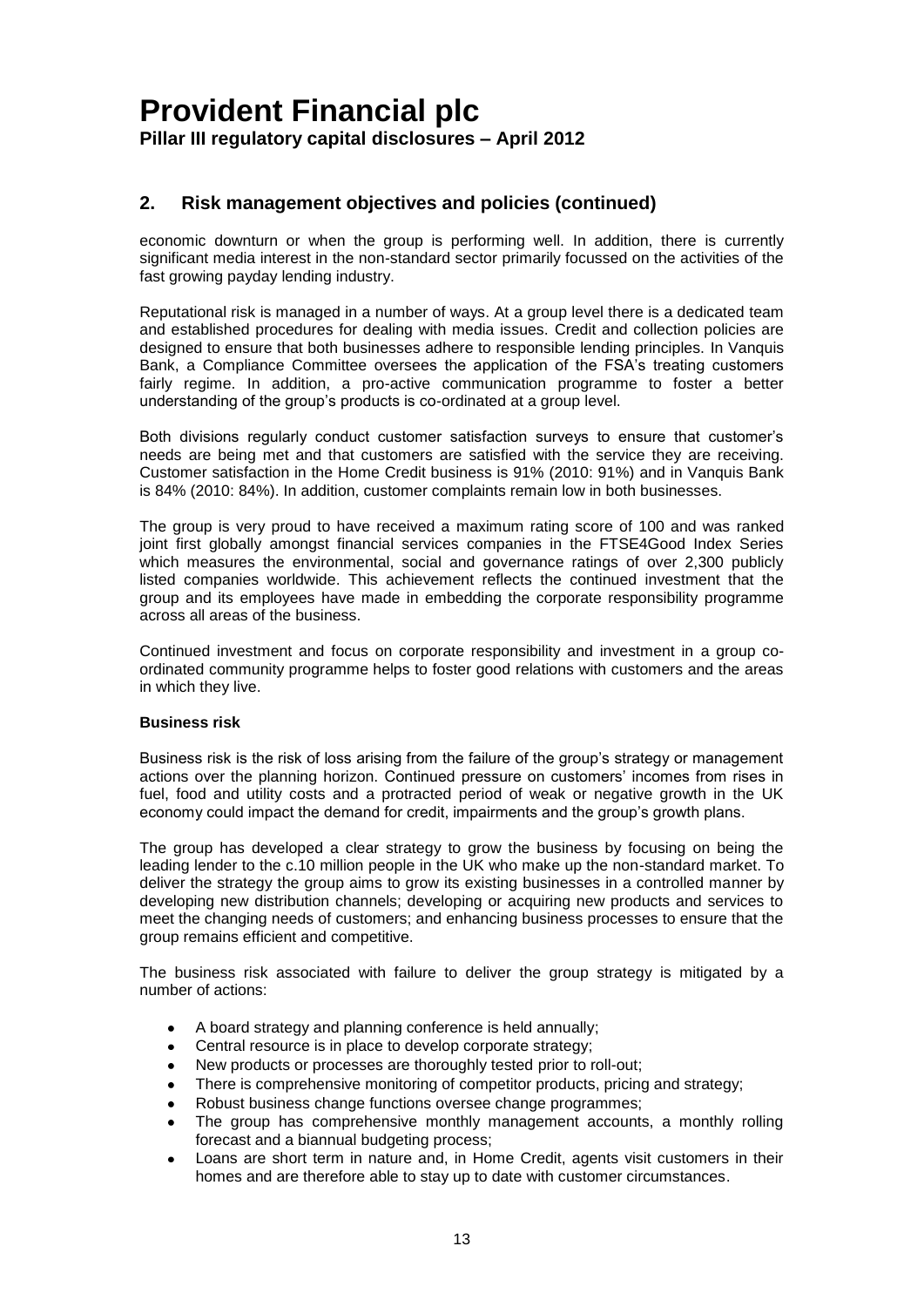The group has demonstrated the ability to manage the business through many cycles  $\bullet$ including the deterioration seen in the UK economy and employment market during 2008 and 2009.

#### **Market risk**

Market risk is the risk of loss due to adverse market movements caused by active trading positions taken in interest rates, foreign exchange markets, bonds and equities.

The group's corporate policies do not permit it to undertake position taking or trading books of this type and therefore it does not do so.

#### **Concentration risk**

Concentration risk is the risk arising from the lack of diversification in the group's business either geographical, demographic or by product.

The group's operations are concentrated wholly in the non-standard consumer credit market in the UK and Republic of Ireland which may indicate concentration risk. However, the group's customer base is well diversified throughout the UK and the Republic of Ireland and is not concentrated in a particular region. In addition, the group offers a number of different products within CCD in addition to the Vanquis Bank credit card to ensure that there is not an over reliance on a particular product.

#### **2.4.3 Operational risk**

Operational risk is the risk of loss resulting from inadequate or failed internal processes, people and systems.

The group manages operational risk as part of the risk management process which is overseen by the RAC. Each division has the responsibility for putting in place appropriate controls to mitigate operational and other risks. Both CCD and Vanquis Bank operate their own risk functions whose responsibility it is to monitor operational risks at a divisional level, monitor the controls in place to mitigate those risks and determine the likelihood, value and impact of the risks. Regular reporting of all risks, including operational risk, is presented to the divisional boards and to the RAG on a quarterly basis by means of updated risk registers.

The principal operational risks and the key controls in place to mitigate those risks are as follows:

**IT systems** - Like any other financial services organisation, the group's divisions rely  $\bullet$ on the effective and efficient use of IT systems. IT is managed on a divisional basis by experienced management teams with the use of third party contractors and by experienced management teams with the use of third party contractors and consultants where necessary. Vanquis Bank is reliant on a third party provider (FDI) for its core IT platform and Newcastle Building Society (NBS) for its retail deposit platform, and IT systems in Home Credit are hosted by an external third party provider (Node4).

The group has disaster recovery procedures and policies in place which are designed to allow the group to continue trading in the event of such a disaster. These policies and procedures are tested on a regular basis.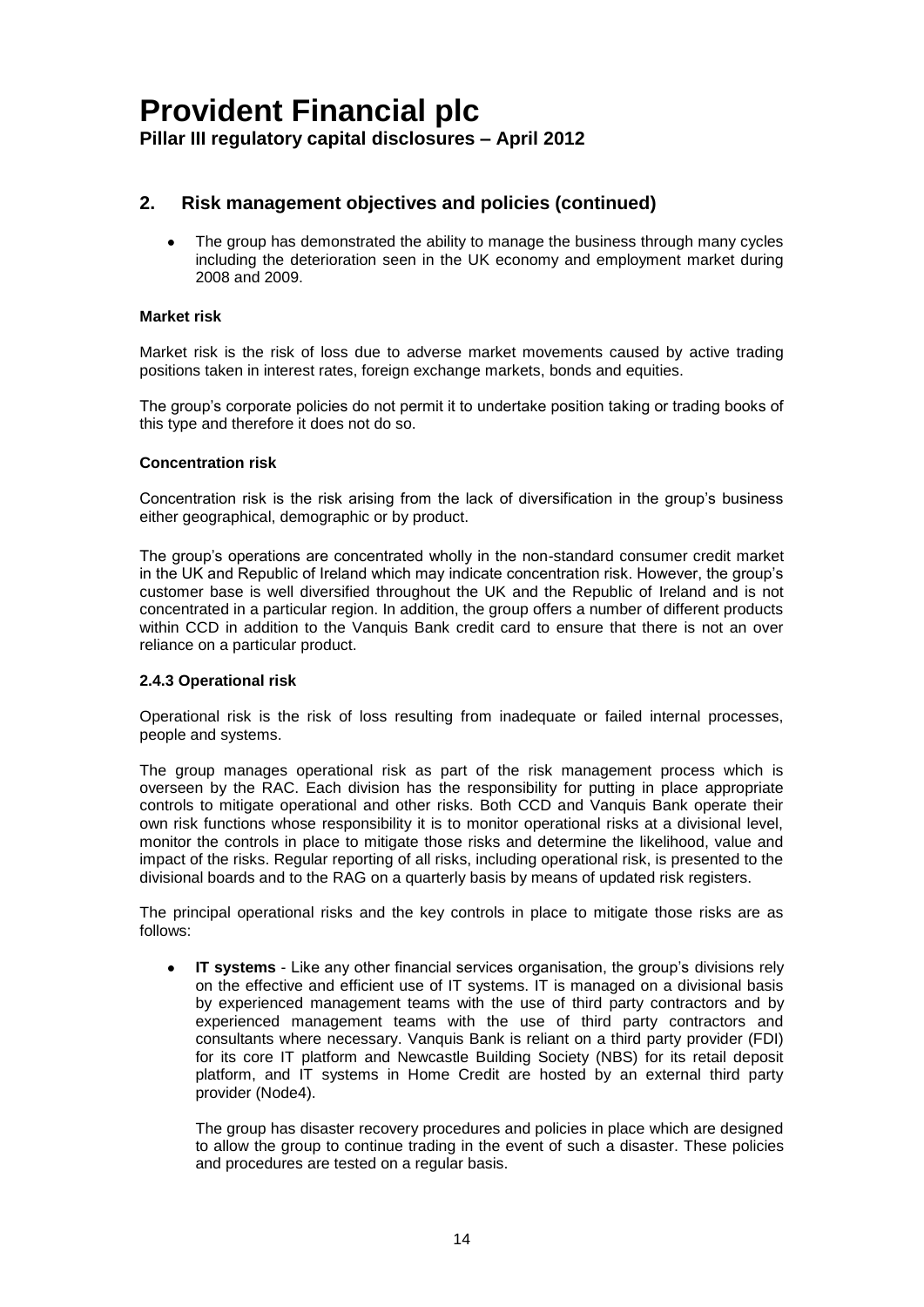Significant changes to IT systems are managed by dedicated project teams in each division. This ensures that specialist resource is utilised to plan, test and deliver new systems enabling other resources to continue with business as usual activities.

- **Health and safety**  Agents in Home Credit are required to carry cash to operate as agents. The health and safety of employees and agents is a key concern for the group. As a result, the group invests a considerable amount of time ensuring staff are safety conscious. It also assists agents to ensure that they are safety aware. Induction sessions and regular updates are provided on safety awareness and safety awareness weeks form part of the annual calendar.
- **Fraud**  The group can be the subject of fraud by customers, employees and agents. Both CCD and Vanquis Bank operate specialist departments to identify, investigate and report on fraudulent activity. Fraud reports are presented to the divisional boards and the group Audit Committee.
- **Data loss** Both Home Credit and Vanquis Bank utilise and store sensitive personal data as part of their day to day operations. The group ensure that dedicated resources are in place to support the management of information security and maintain stringent IT and physical security policies. In addition, security related incidents are reported to divisional risk committees and regular fraud reporting is made to the divisional boards and to the group audit committee.
- **Recruiting and retaining highly skilled management and staff** The group is dependent on the executive directors and the senior management team to deliver the group's strategy. The group maintains effective recruitment, retention and succession planning strategies and monitors remuneration and incentive structures to ensure that they are appropriate and competitive. The group also ensures that there are training and development opportunities and effective staff communication throughout the business.

In addition to the above mitigating controls, the group also maintains a range of insurance policies to cover eventualities such as business interruption, loss of IT systems and crime.

#### **2.4.4 Financial risk**

Financial risk is the risk of financial loss, whether in the form of profit, cash or capital, due to inadequate financial controls and processes. The group's financial risk category comprises liquidity risk, tax risk, interest rate risk, foreign exchange risk and pension risk. Risk descriptions together with the key controls to mitigate these risks are set out below:

#### **Liquidity risk**

Liquidity risk is the risk that the group will have insufficient liquid resources available to fulfil its operational plans and/or to meet its financial obligations as they fall due particularly as a result of the wider ongoing restriction of credit available from banks and institutional investors continues.

Liquidity risk is managed by the group's centralised treasury department through daily monitoring of expected cashflows in accordance with a board approved group funding and liquidity policy. This process is monitored regularly by the treasury committee.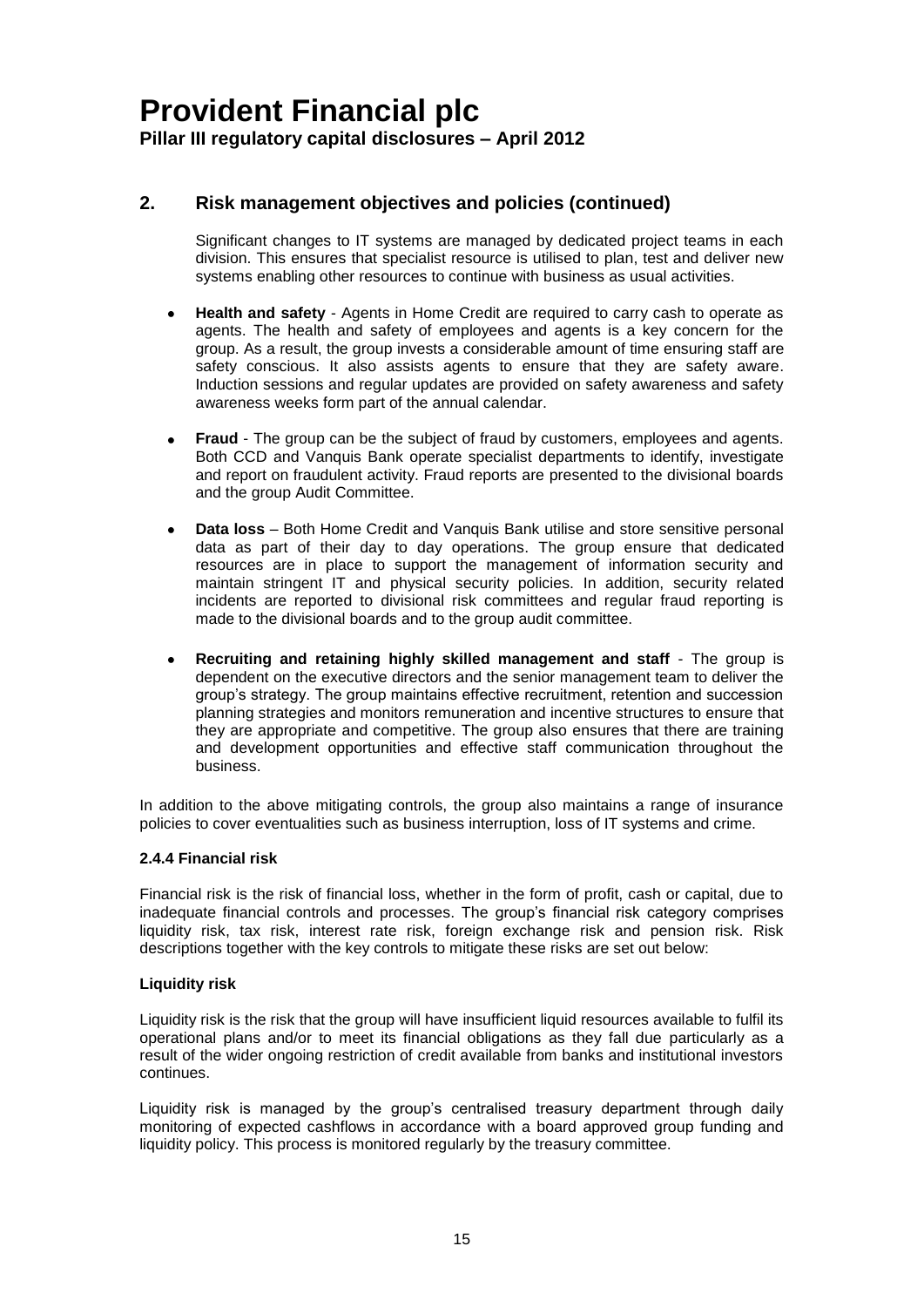The group's funding and liquidity policy is designed to ensure that the group is able to continue to fund the growth of the business. The group therefore maintains headroom on its committed borrowing facilities to fund growth and contractual maturities for at least the following 12 months, after assuming that Vanquis Bank will fund 80% of its receivables book through retail deposits.

The group is less exposed than other mainstream lenders to liquidity risk as the loans issued by the Home Credit business, the group's largest business, are of short-term duration (typically around one year) whereas the group's borrowings extend over a number of years.

Headroom on committed facilities as at 31 December 2011 was £288m which, together with the retail deposits programme at Vanquis Bank and the renewal of syndicated bank facilities of £382.5m in February 2012, is sufficient to meet growth and contractual maturities until May 2015. The group's committed borrowing facilities had a weighted average maturity of 3.5 years as at 31 December 2011 (2010: 3.5 years) which was extended to 4.6 years following the renewal of syndicated bank facilities.

The group has continued to make excellent progress in diversifying its funding base. Vanquis Bank commenced taking retail deposits in July 2011 and had raised £140m of retail deposits by the end of 2011 which had increased to over £200m during February 2012. The business is on target to achieve funding up to 80% of its receivables with deposits by the end of 2012. In addition to the deposits programme, the group issued a retail bond of £50m and £140m of private placements in the first half of 2011, including £100m from M&G Investments. The group remains an investment grade credit, with a credit rating maintained at BBB with a stable outlook.

As part of its obligations as a Simplified Individual Liquidity Adequacy Standards (ILAS) Firm under the FSA's liquidity regime, Vanquis Bank undertakes stress testing and produces an Individual Liquidity Systems Assessment (ILSA) at least annually that informs liquidity policy. Key elements of this policy are to maintain sufficient buffers and committed facilities to meet obligations should stress events occur to funding inflows (for example suspension of deposit taking activities) and outflows (for example increased level of customer transactions). The ILSA also incorporates the company's Contingency Funding Plan which documents mitigating actions and procedures to be followed in the event of liquidity stress events.

In addition to these policies, Vanquis Bank maintains a liquid assets buffer which is calculated based on undrawn credit card commitments and the maturity of deposits, and in accordance with the FSA's transitional arrangements. As at 31 December 2011, the liquid assets buffer amounted to £17.5m (2009: £10.0m).

#### **Tax risk**

Tax risk is the risk of loss arising from changes in tax legislation or practice, or the risk of loss arising from non-compliance with existing legislation.

The group has a Board approved tax strategy. The group's overall tax risks are managed by an in-house tax team who are responsible for managing the group's tax affairs. In addition, advice from external professional advisors is sought for all material transactions and, where possible, tax treatments are agreed in advance with any relevant authorities.

The group's in-house tax team works closely with external advisors on key corporate and indirect tax matters.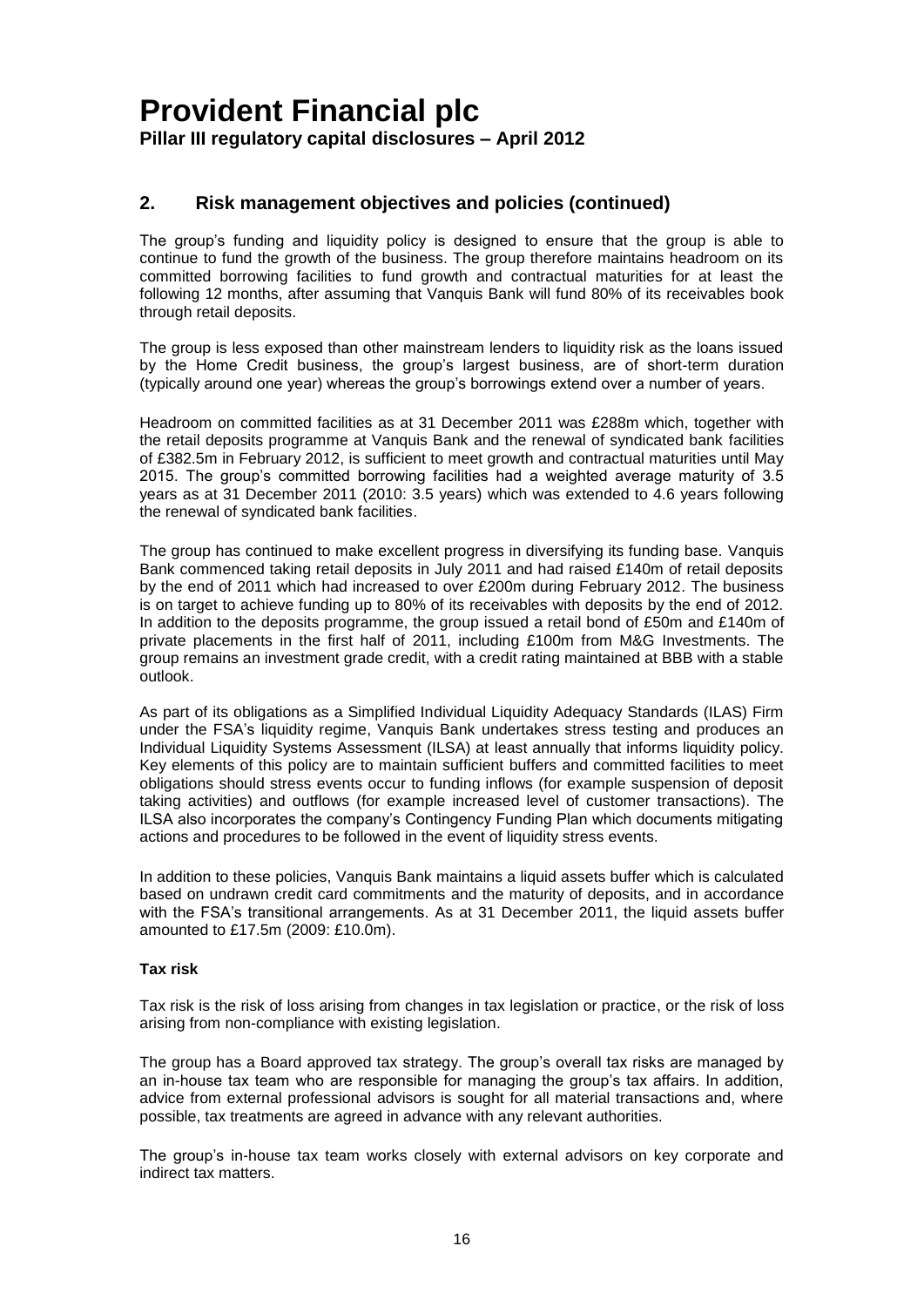#### **2. Risk management objectives and policies (continued)**

#### **Interest rate risk**

Interest rate risk is the risk of a change in external interest rates which leads to an increase in the group's cost of borrowing.

The group's exposure to movements in interest rates is managed by the Treasury Committee and is governed by a board-approved interest rate hedging policy which forms part of the group's treasury policies.

The group seeks to limit the net exposure to changes in interest rates. This is achieved through a combination of issuing fixed-rate debt and by the use of derivative financial instruments such as interest rate swaps.

Compared to other lenders, the group's interest cost is a relatively small part of the group's cost base, representing only 9.3% of total costs in the year ended 31 December 2011.

#### **Foreign exchange rate risk**

Foreign exchange rate risk is the risk of a change in foreign currency exchange rates leading to a reduction in profits or equity.

The group's exposure to movements in foreign exchange rates is monitored monthly by the Treasury Committee and is governed by a board-approved foreign exchange rate risk management policy which forms part of the group's treasury policies.

The group's exposures to foreign exchange rate risk arise solely from: (i) the issuance of US dollar private placement loan notes, which are fully hedged into sterling through the use of cross-currency swaps; and ii) the Home Credit operations in the Republic of Ireland, which are hedged by matching euro-denominated net assets with euro-denominated borrowings as closely as practicable.

#### **Pension risk**

Pension risk is the risk that there may be insufficient assets to meet the liabilities of the group's defined benefit pension scheme.

There is a risk that the liabilities within the scheme materially exceed the assets in the scheme due to changes in corporate bond yields, inflation, equity and bond returns (investment risk) and mortality rates (mortality risk). The current economic environment has led to volatile movements in equity markets and corporate bond yields. In addition, mortality rates in the UK continue to improve.

In order to mitigate the pension risk, the defined benefit pension scheme was substantially closed to new members joining the group after 1 January 2003. All new employees joining the group after 1 January 2003 are invited to join a stakeholder pension plan for which the group has no investment or mortality risk. In addition, during 2006, new pension arrangements were incorporated into the group's defined benefit scheme which gave active members the choice of (i) paying higher contributions into the scheme and retaining final salary benefits; or (ii) paying reduced contributions and joining the 'cash balance' section of the scheme. The aim of the new arrangements is to reduce the group's exposure to improving mortality rates. The scheme's investment strategy is to maintain a balance of assets between equities and bonds in order to reduce the risk of volatility in investment returns.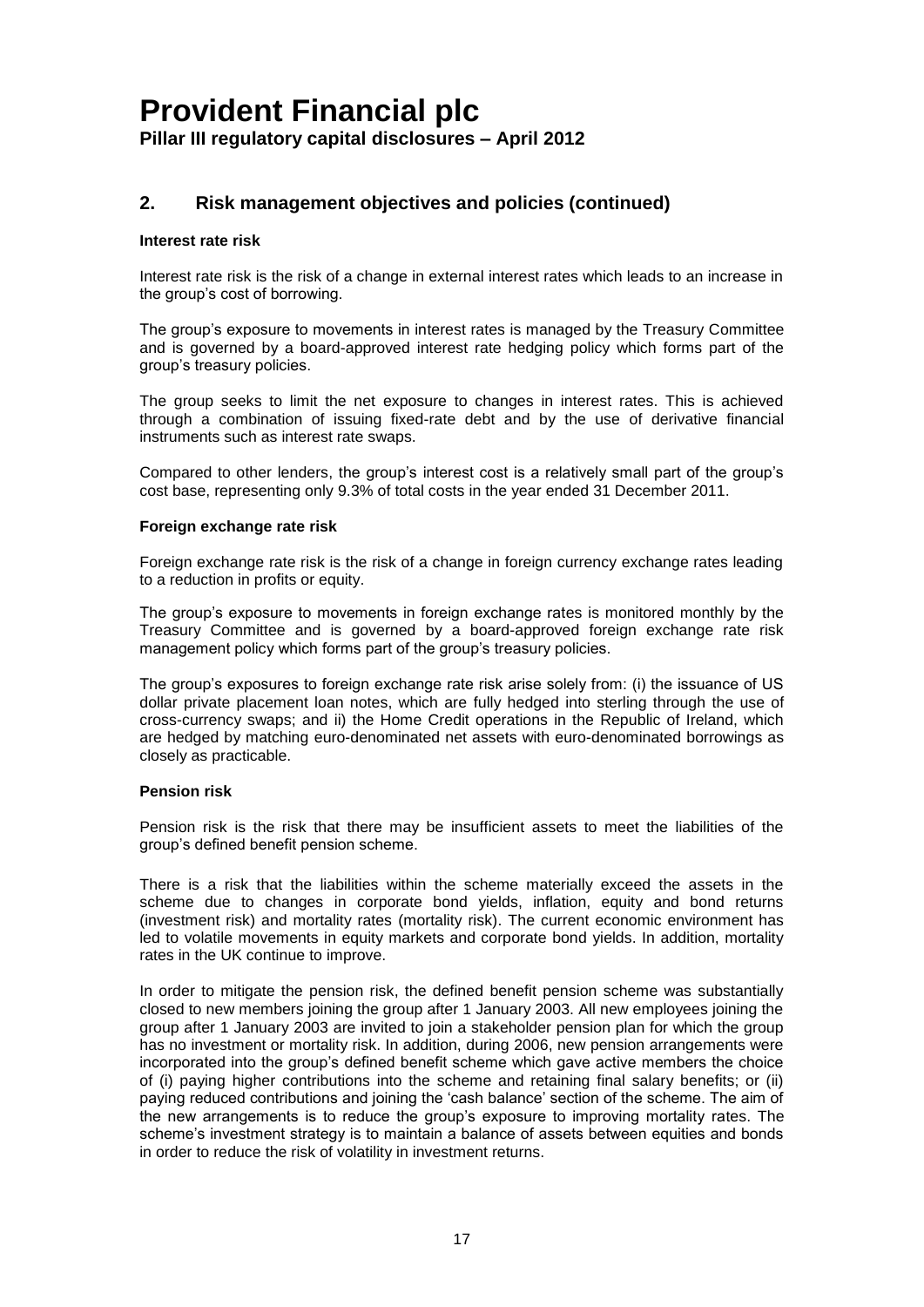#### **2. Risk management objectives and policies (continued)**

As at 31 December 2011, the group had a pension asset, calculated in accordance with IAS 19 'Employee benefits', of £13.5m (2010: £41.0m) on its balance sheet. The group, in conjunction with its advisors, continues to monitor investment strategy carefully.

#### **2.4.5 Regulatory risk**

Regulatory risk is the risk of loss arising from a breach of existing regulation or regulatory changes in the markets in which the group operates. The volatile economic environment of recent years has resulted in a greater focus on regulation, and there has been an increase in the level of scrutiny placed upon lenders in the non-standard market. In particular, HM Treasury/Department for Business Innovation and Skills have commissioned research into a cap on the total cost of credit, the results of which are expected in mid-2012. In addition the BASEL III regulatory regime for determining regulatory capital and liquidity requirements is to replace the current BASEL II regime in 2015.

The group's operations are subject to various forms of regulation originating from Europe, the UK and the Republic of Ireland. These regulations are subject to continual modification which could adversely affect the group's operations if they are not effectively anticipated and responded to. Changes to legislation could include the introduction of interest rate caps, changes to regulations on doorstep lending, more stringent consumer credit legislation or changes in the employment status of CCD's self-employed agents.

In order to effectively manage the risk associated with changing regulation, the group has a central in-house legal team which, working closely with the CCD and Vanquis Bank compliance functions, seeks to ensure that the group's operations are compliant with current legislation and manages the implementation of future changes to legislation. Expert third party legal advice is taken where necessary. Divisional compliance functions are in place which manage compliance and report to divisional boards. In addition, both directly and through its trade body, the Consumer Credit Association, the group aims to maintain a constructive level of dialogue with its regulators to ensure that its businesses are fully understood. The group as full and active participation in all relevant regulatory review and consultation process in the UK and EU.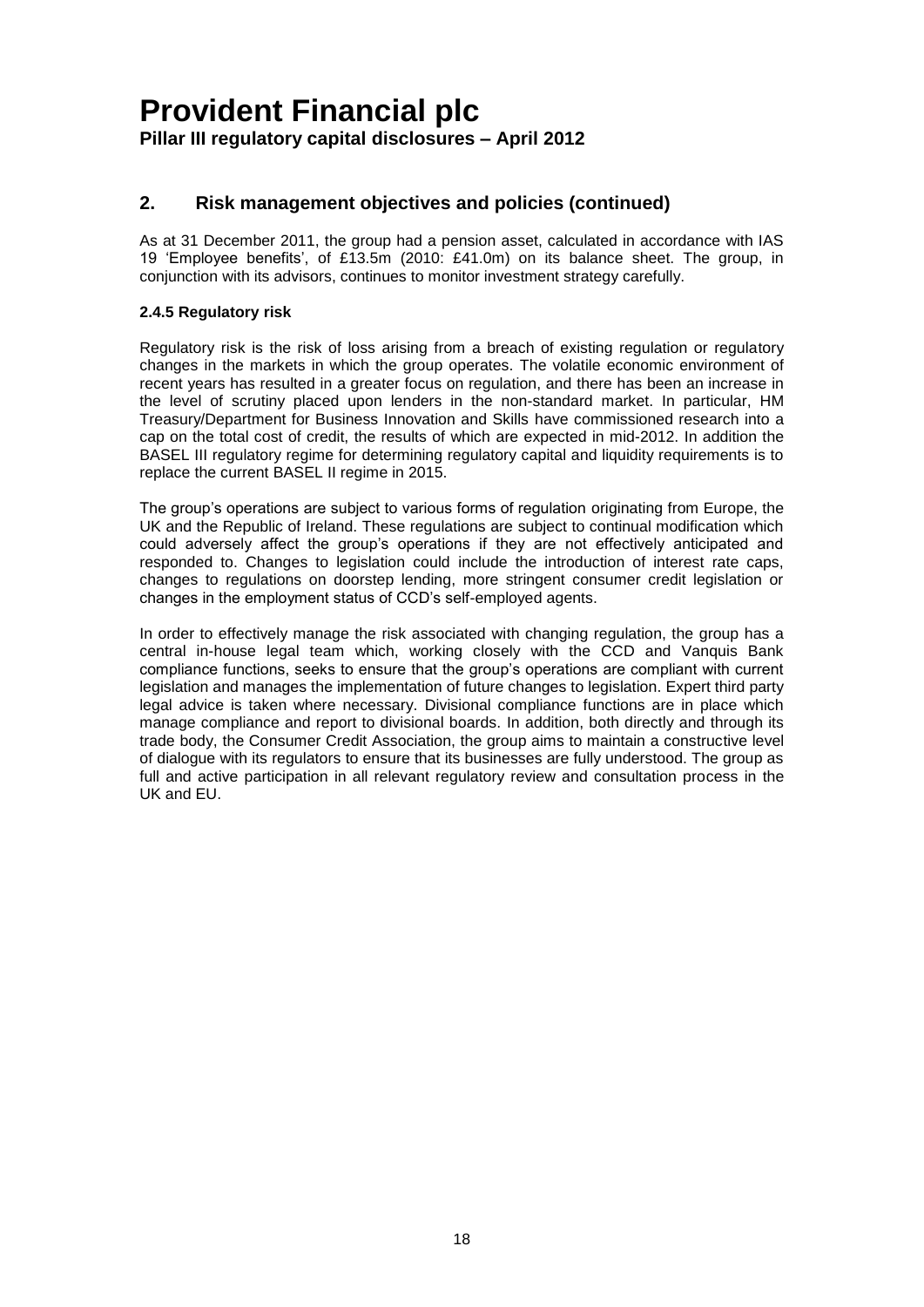**Pillar III regulatory capital disclosures – April 2012**

#### **3. Capital adequacy**

#### **3.1 Controls**

The group prudently manages its regulatory capital to ensure that it is always maintained at a sufficient level in excess of the ICG set by the FSA. The key controls in achieving this objective are:

- Monitoring the level of regulatory capital against the ICG on a monthly basis as part of the group's management accounts;
- Producing a rolling forecast, as part of the management accounts, projecting  $\bullet$ regulatory capital against the ICG for the remainder of the financial year;
- As part of the budget and budget update processes, forecasting regulatory capital for the following five years and comparing this to the group's ICG;
- Assessing the impact that strategic projects could have upon regulatory capital;
- Submitting regulatory capital reports to the FSA periodically; and
- Assessing the appropriateness of the ICG as part of the group's ICAAP process, including stress and scenario testing, and reporting to the FSA if it is no longer considered to be appropriate.

#### **3.2 Composition of regulatory capital resources**

The group's regulatory capital resources comprise tier 1 and a small amount of lower tier 2 capital. The table below sets out the composition of the group's regulatory capital resources as at 31 December 2011:

|                                                |             | 2011   | 2010   |
|------------------------------------------------|-------------|--------|--------|
|                                                | <b>Note</b> | £m     | £m     |
| Core tier 1 capital:                           |             |        |        |
| Called-up share capital                        |             | 28.5   | 28.1   |
| Share premium account                          |             | 146.0  | 144.0  |
| Retained earnings and other reserves           |             | 152.6  | 125.1  |
|                                                |             | 327.1  | 297.2  |
| Deductions from tier 1 capital:                |             |        |        |
| Intangible assets                              | 2           | (15.0) | (19.5) |
| Investment in own shares                       | 3           | (4.6)  | (10.6) |
|                                                |             | (19.6) | (30.1) |
| Total tier 1 capital after deductions          |             | 307.5  | 267.1  |
| Tier 2 capital:                                |             |        |        |
| Lower tier 2 capital - Subordinated Ioan notes | 4           | 4.8    | 6.0    |
| Total regulatory capital resources             |             | 312.3  | 273.1  |

1. Retained earnings and other reserves for regulatory capital purposes represent the group's equity reserves, adjusted to exclude the group's pension asset, net of deferred tax, and fair value movements in respect of derivative financial instruments, net of deferred tax. The group's retained earnings and other reserves included in tier 1 regulatory capital can be reconciled to the amounts disclosed in the 2011 and 2010 financial statements as follows: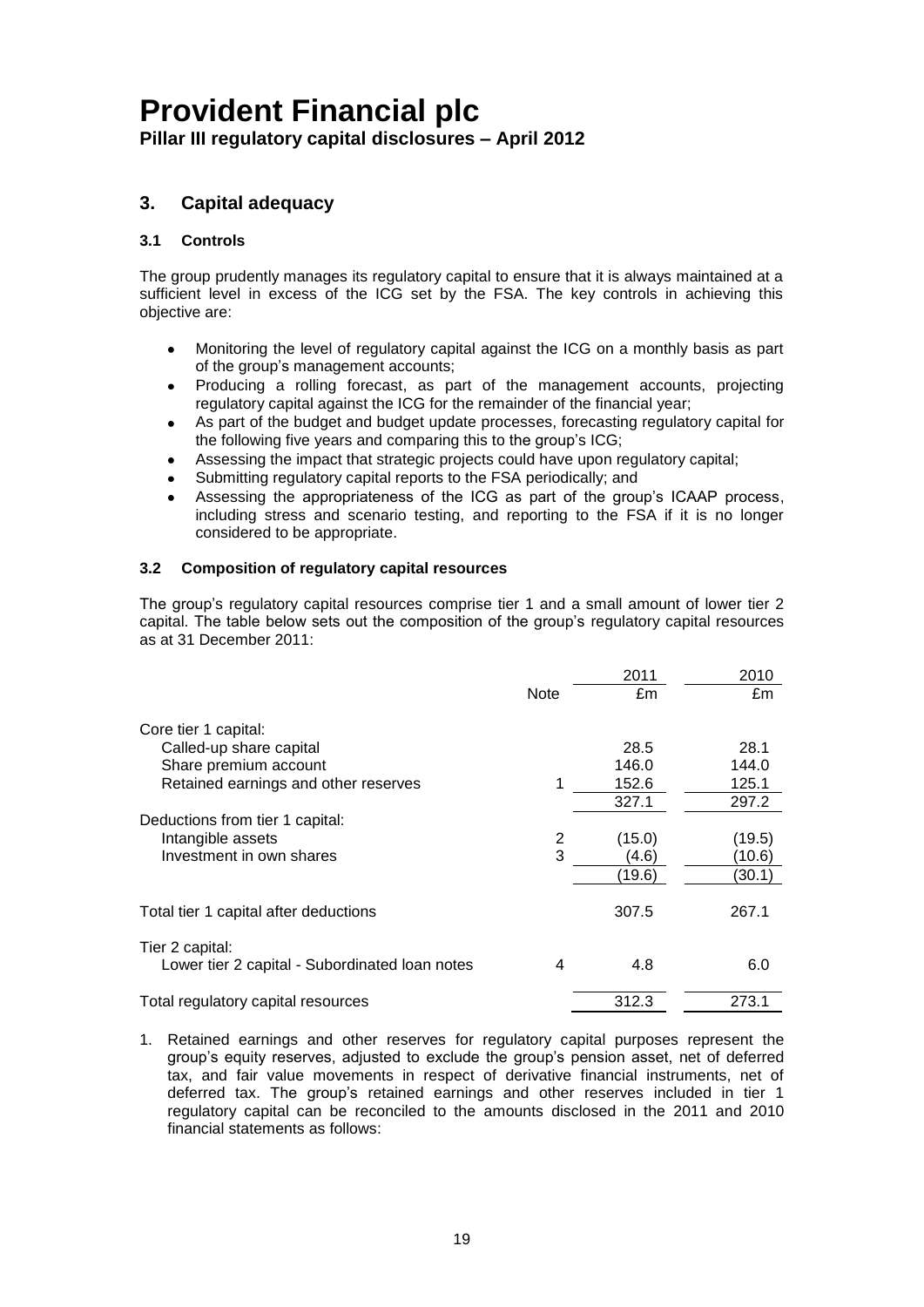**Pillar III regulatory capital disclosures – April 2012**

#### **3. Capital adequacy (continued)**

|                                                                    | 2011   | 2010   |
|--------------------------------------------------------------------|--------|--------|
|                                                                    | £m     | £m     |
| Retained earnings                                                  | 142.3  | 136.4  |
| Other reserves:                                                    |        |        |
| Profit retained by subsidiary                                      | 0.8    | 0.8    |
| Capital redemption reserve                                         | 3.6    | 3.6    |
| Hedging reserve                                                    | (6.4)  | (7.2)  |
| Share-based payment reserve                                        | 16.0   | 14.3   |
| Retained earnings and other reserves included in the financial     |        |        |
| statements                                                         | 156.3  | 147.9  |
| Regulatory capital adjustments:                                    |        |        |
| Pension asset                                                      | (13.5) | (41.0) |
| Deferred tax on pension asset                                      | 3.4    | 11.1   |
| Fair value of derivative financial instruments                     | 8.5    | 9.9    |
| Deferred tax on fair value of derivative financial instruments     | (2.1)  | (2.7)  |
| Other                                                              |        | (0.1)  |
| Retained earnings and other reserves included in tier 1 regulatory |        |        |
| capital                                                            | 152.6  | 125.1  |

- 2. Intangible assets comprise goodwill and capitalised software and software development costs. These are required to be deducted from capital for regulatory capital purposes.
- 3. The investment in own shares represents shares in Provident Financial plc which have been purchased to satisfy grants and awards made under the group's share incentive schemes. These are required to be deducted from capital for regulatory capital purposes.
- 4. The group's lower tier 2 capital represents subordinated loan notes which are repayable on 15 June 2015 and accrue interest at 5.5594%. The subordinated loan notes are hybrid instruments which have attributes of both debt and equity which, subject to certain criteria, allow the loan notes to qualify as eligible lower tier 2 capital. The criteria include the need for the loan notes to be long-term in nature, subordinated to all other borrowings and liabilities upon winding up of the company and not contain financial ratio covenants which may trigger early redemption by the note holders. There are two further restrictions on the recognition of the subordinated loan notes as eligible lower tier 2 regulatory capital:
	- (i) Lower tier 2 regulatory capital cannot exceed 50% of tier 1 capital; and
	- (ii) When the loan notes have more than 5 years until maturity, they are fully eligible, subject to (i) above, as lower tier 2 regulatory capital. However, when they have less than 5 years until maturity, the amount eligible for recognition as lower tier 2 regulatory capital reduces by 20% per annum for each year below 5 years.

As at 31 December 2011, the subordinated loan notes were not in excess of 50% of tier 1 capital and had 4 years until maturity. Accordingly, 80% of the full amount of the loan notes was eligible as lower tier 2 capital.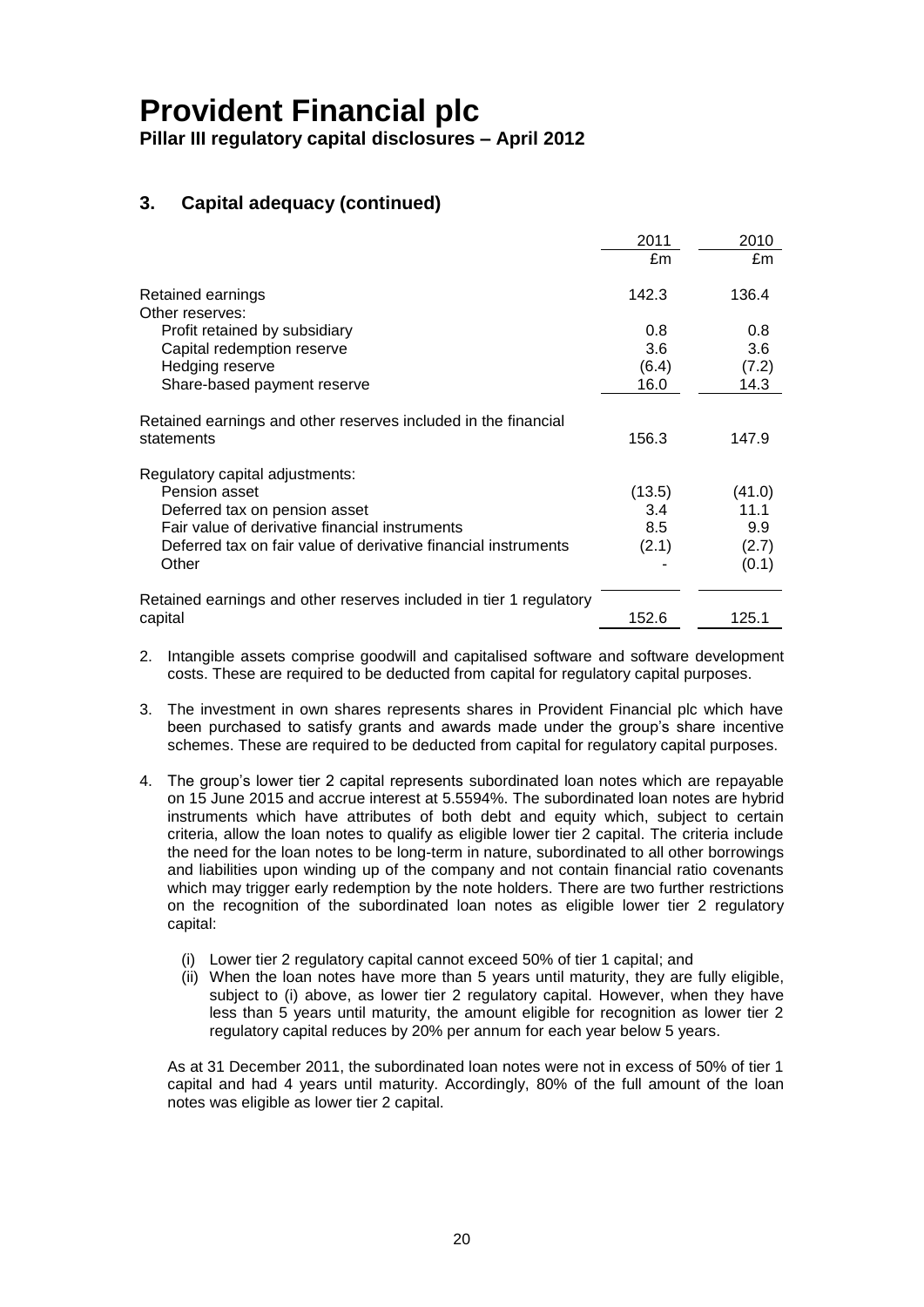**Pillar III regulatory capital disclosures – April 2012**

#### **3. Capital adequacy (continued)**

#### **3.3 Pillar I minimum capital requirement**

In calculating the Pillar I minimum capital requirement, the group has adopted the standardised approach to credit risk and the alternative standardised approach to operational risk.

An analysis of the Pillar I minimum capital requirement as at 31 December 2011 is as follows:

|                                                        | 2011 | 2010 |
|--------------------------------------------------------|------|------|
|                                                        | £m   | £m   |
| Credit risk:                                           |      |      |
| Retail – not past due                                  | 68.6 | 62.8 |
| Retail - past due                                      | 16.6 | 14.7 |
| Other                                                  | 5.0  | 5.4  |
| Total credit risk                                      | 90.2 | 82.9 |
| Operational risk                                       | 7.9  | 7.4  |
| Counterparty risk                                      | 0.4  | 0.4  |
| Pillar I minimum capital requirement as at 31 December | 98.5 | 90.7 |

#### **3.4 Capital adequacy ratio**

The ICG set by the FSA is expressed as a percentage of the minimum regulatory capital required under Pillar I of the CRD together with certain additional capital add-ons to cover other risks.

As at 31 December 2011, the group's total regulatory capital resources of £312.3m (2010: £273.1m). This was comfortably in excess of the ICG set by the FSA.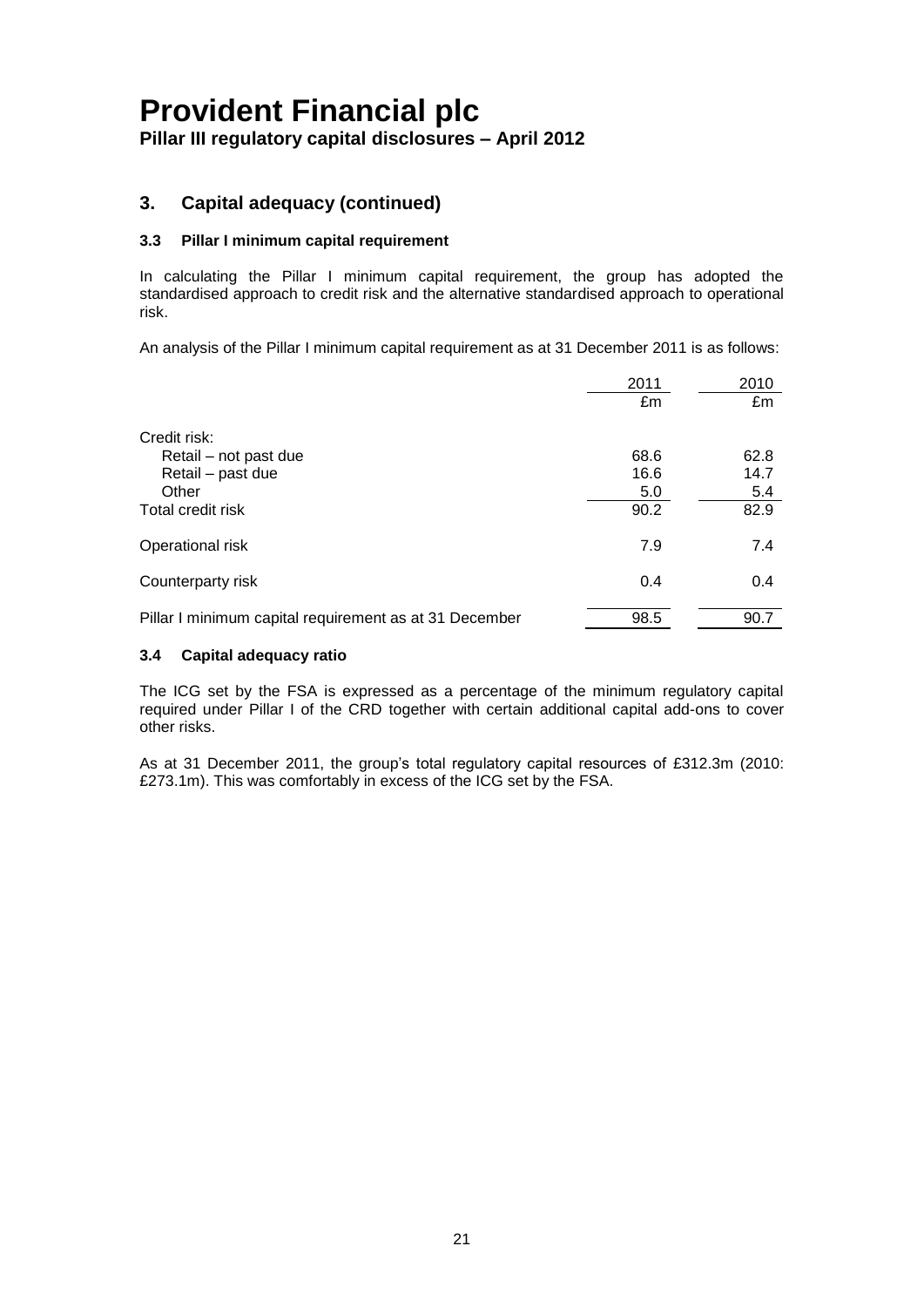#### **4. Credit risk**

#### **4.1 Accounting policy for customer receivables**

All customer receivables are initially recognised at the amount loaned to the customer plus directly attributable incremental issue costs. After initial recognition, customer receivables are subsequently measured at amortised cost. Amortised cost is the amount of the customer receivable at initial recognition less customer repayments, plus revenue earned calculated using the effective interest rate, less any deduction for impairment.

The group assesses whether there is objective evidence that customer receivables have been impaired at each balance sheet date. The principal criterion for determining whether there is objective evidence of impairment is delinquency in contractual payments.

Within the weekly Home Credit business of CCD, objective evidence of impairment is based on the payment performance of loans in the previous 12 weeks as this is considered to be the most appropriate indicator of credit quality in the short-term cash loans business. Loans are deemed to be impaired when the cumulative amount of two or more contractual weekly payments have been missed in the previous 12-week period since only at this point do the expected future cashflows from loans deteriorate significantly. Loans with one missed weekly payment over the previous 12-week period are not deemed to be impaired. The amount of impairment loss is calculated on a portfolio basis by reference to arrears stages and is measured as the difference between the carrying value of the loans and the present value of estimated future cashflows discounted at the original effective interest rate. Subsequent cashflows are regularly compared to estimated cashflows to ensure that the estimates are sufficiently accurate for impairment provisioning purposes.

Within the monthly Vanquis Bank credit card business, customer balances are deemed to be impaired as soon as customers miss one monthly contractual payment. Impairment is calculated as the difference between the carrying value of receivables and the present value of estimated future cashflows discounted at the original effective interest rate. Estimated future cashflows are based on the historical performance of customer balances falling into different arrears stages and are regularly reassessed.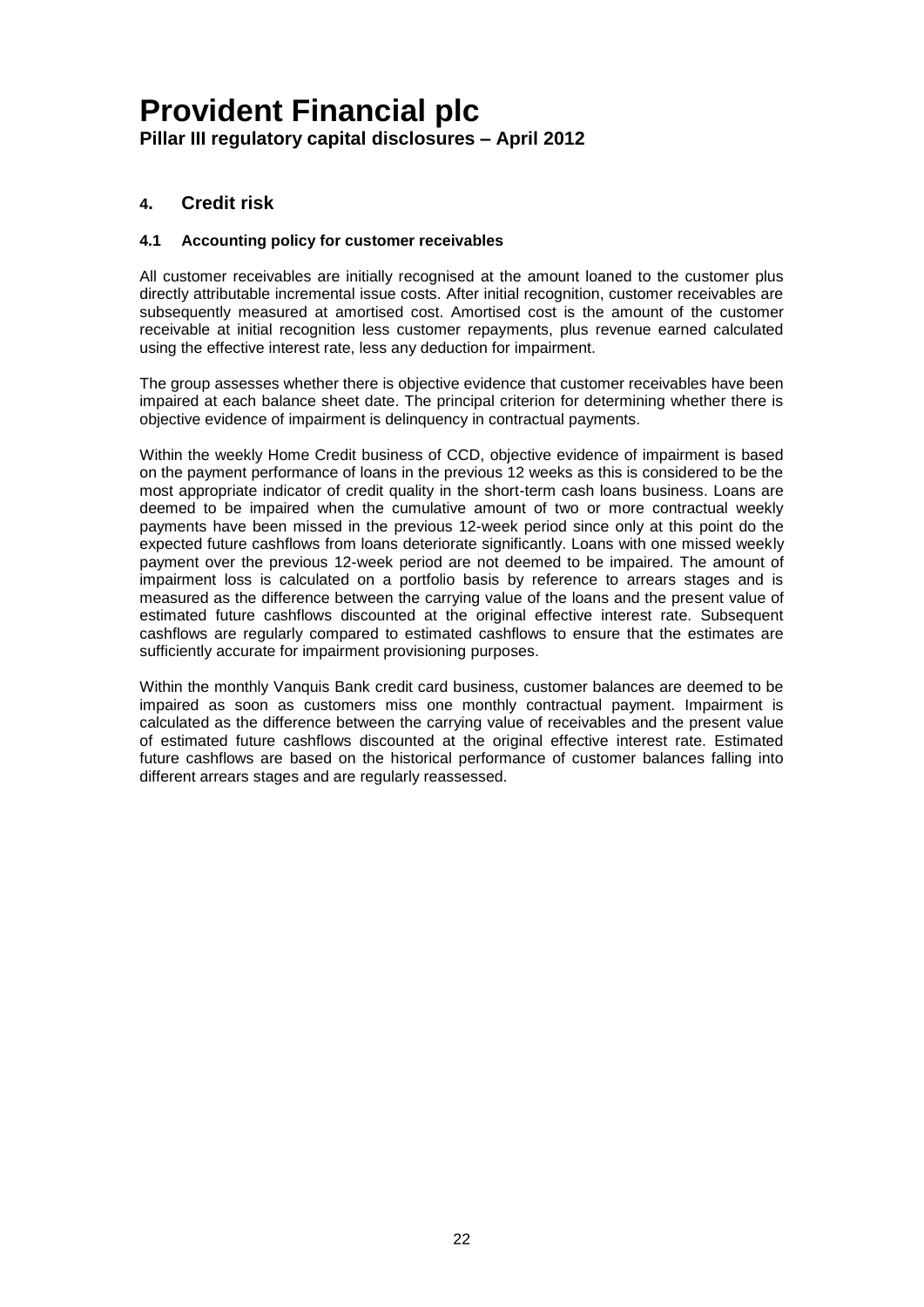#### **4. Credit risk (continued)**

#### **4.2 Analysis of credit risk exposures**

The group's maximum exposure to credit risk on customer receivables is the carrying value of customers receivables recorded in the group's balance sheet.

All customer receivables are classed as retail exposures. Vanquis Bank exposures are revolving retail exposures.

Exposures analysed by business division are as follows:

|                            | 2011<br>£m     | 2010<br>£m     |
|----------------------------|----------------|----------------|
| <b>CCD</b><br>Vanquis Bank | 879.3<br>453.4 | 874.3<br>345.0 |
| Total                      | 1,332.7        | 1,219.3        |

The average exposure in the year to 31 December 2011 was £1,151.5m (31 December 2010: £1,178.9m).

Exposures analysed by geographical area are as follows:

|                           | 2011            | 2010            |
|---------------------------|-----------------|-----------------|
|                           | £m              | £m              |
| UK<br>Republic of Ireland | 1,274.7<br>58.0 | 1,165.0<br>54.3 |
| Total                     | 1,332.7         | 1,219.3         |

The group's exposures are well dispersed across the United Kingdom (UK) and Republic of Ireland (ROI).

The following table shows the residual maturity of exposures by business on a contractual basis:

|              |          |            | 2011    |          |            | 2010    |
|--------------|----------|------------|---------|----------|------------|---------|
|              | Due      | Due within |         | Due      | Due within |         |
|              | within   | one to two |         | within   | one to two |         |
|              | one year | vears      | Total   | one year | vears      | Total   |
|              | £m       | £m         | £m      | £m       | £m         | £m      |
| <b>CCD</b>   | 791.3    | 88.0       | 879.3   | 776.9    | 97.4       | 874.3   |
| Vanquis Bank | 453.4    | ۰          | 453.4   | 345.0    | ۰          | 345.0   |
| Total        | 1,244.7  | 88.0       | 1,332.7 | 1,121.9  | 97.4       | 1,219.3 |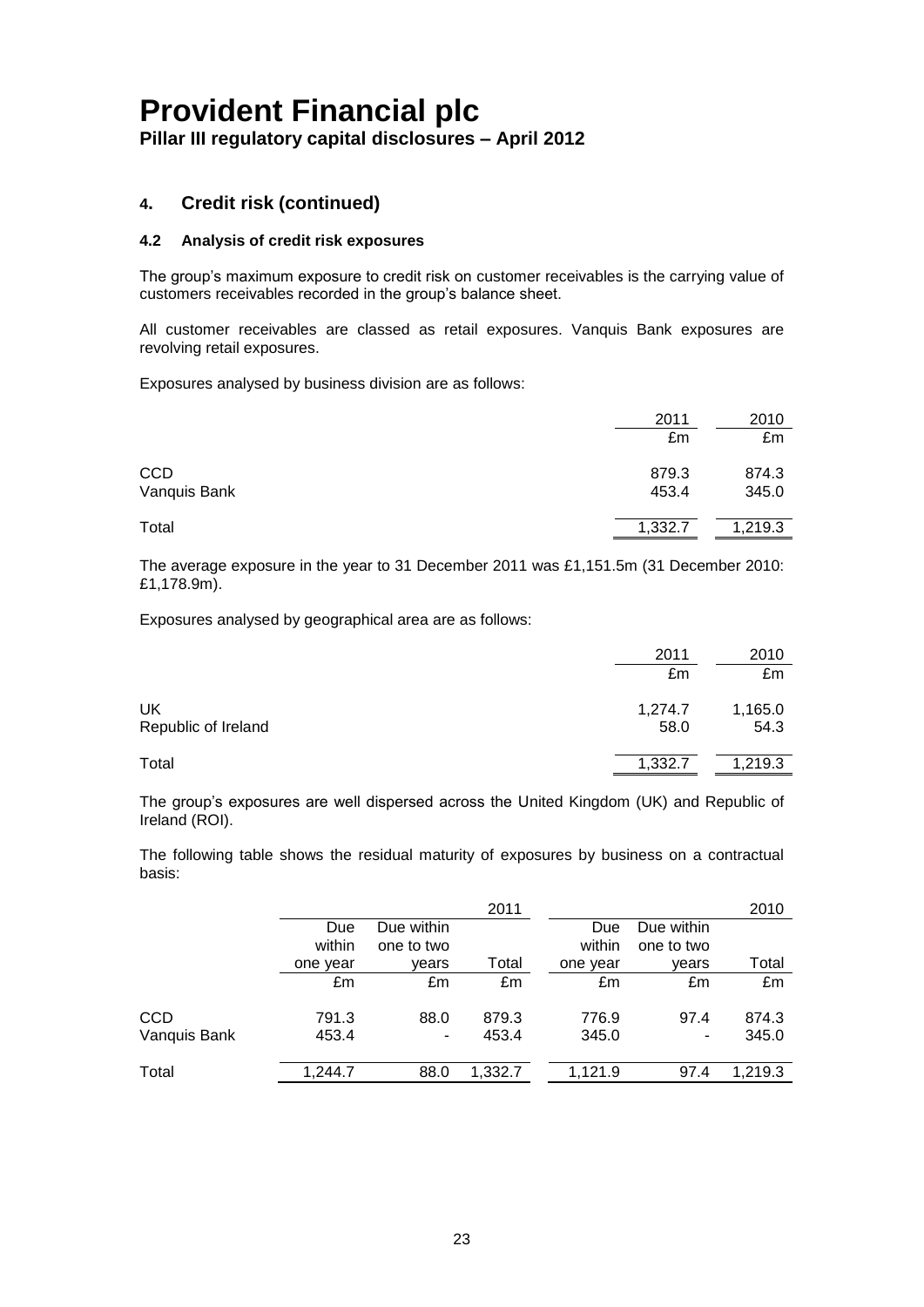### **4. Credit risk (continued)**

#### **4.3 Credit quality of customer receivables**

In the Home Credit business, past due but not impaired balances relate to loans which are contractually overdue. However, contractually overdue loans are not deemed to be impaired unless the customer has missed two or more cumulative weekly payments in the previous 12 week period, since only at this point do the expected future cash flows from loans deteriorate significantly.

Within Vanquis Bank, customer balances are deemed to be impaired as soon as customers miss one contractual monthly payment. Therefore, within Vanquis Bank, there are no accounts/balances which are past due but not impaired.

The credit quality of customer receivables is as follows:

|                                                                        | 2011<br>£m              | 2010<br>£m              |
|------------------------------------------------------------------------|-------------------------|-------------------------|
| Neither past due nor impaired<br>Past due but not impaired<br>Impaired | 712.4<br>138.5<br>481.8 | 611.4<br>139.6<br>468.3 |
| Total                                                                  | 1,332.7                 | 1.219.3                 |

The credit quality of customer receivables analysed by business division is as follows:

|                      |            |             | 2011    |       |             | 2010    |
|----------------------|------------|-------------|---------|-------|-------------|---------|
|                      |            | Vanquis     |         |       | Vanquis     |         |
|                      | <b>CCD</b> | <b>Bank</b> | Total   | CCD   | <b>Bank</b> | Total   |
|                      | £m         | £m          | £m      | £m    | £m          | £m      |
| Neither past due nor |            |             |         |       |             |         |
| impaired             | 309.0      | 403.4       | 712.4   | 313.0 | 298.4       | 611.4   |
| Past due but not     |            |             |         |       |             |         |
| impaired             | 138.5      |             | 138.5   | 139.6 |             | 139.6   |
| Impaired             | 431.8      | 50.0        | 481.8   | 421.7 | 46.6        | 468.3   |
| Total                | 879.3      | 453.4       | 1,332.7 | 874.3 | 345.0       | 1,219.3 |

The credit quality of customer receivables analysed by geographical area is as follows:

|                               |         |      | 2011    |         |      | 2010    |
|-------------------------------|---------|------|---------|---------|------|---------|
|                               | UK      | ROI  | Total   | UK      | ROI  | Total   |
|                               | £m      | £m   | £m      | £m      | £m   | £m      |
| Neither past due nor impaired | 683.7   | 28.7 | 712.4   | 584.0   | 27.4 | 611.4   |
| Past due but not impaired     | 130.8   | 7.7  | 138.5   | 133.1   | 6.5  | 139.6   |
| Impaired                      | 460.2   | 21.6 | 481.8   | 447.9   | 20.4 | 468.3   |
| Total                         | 1.274.7 | 58.0 | 1,332.7 | 1,165.0 | 54.3 | 1,219.3 |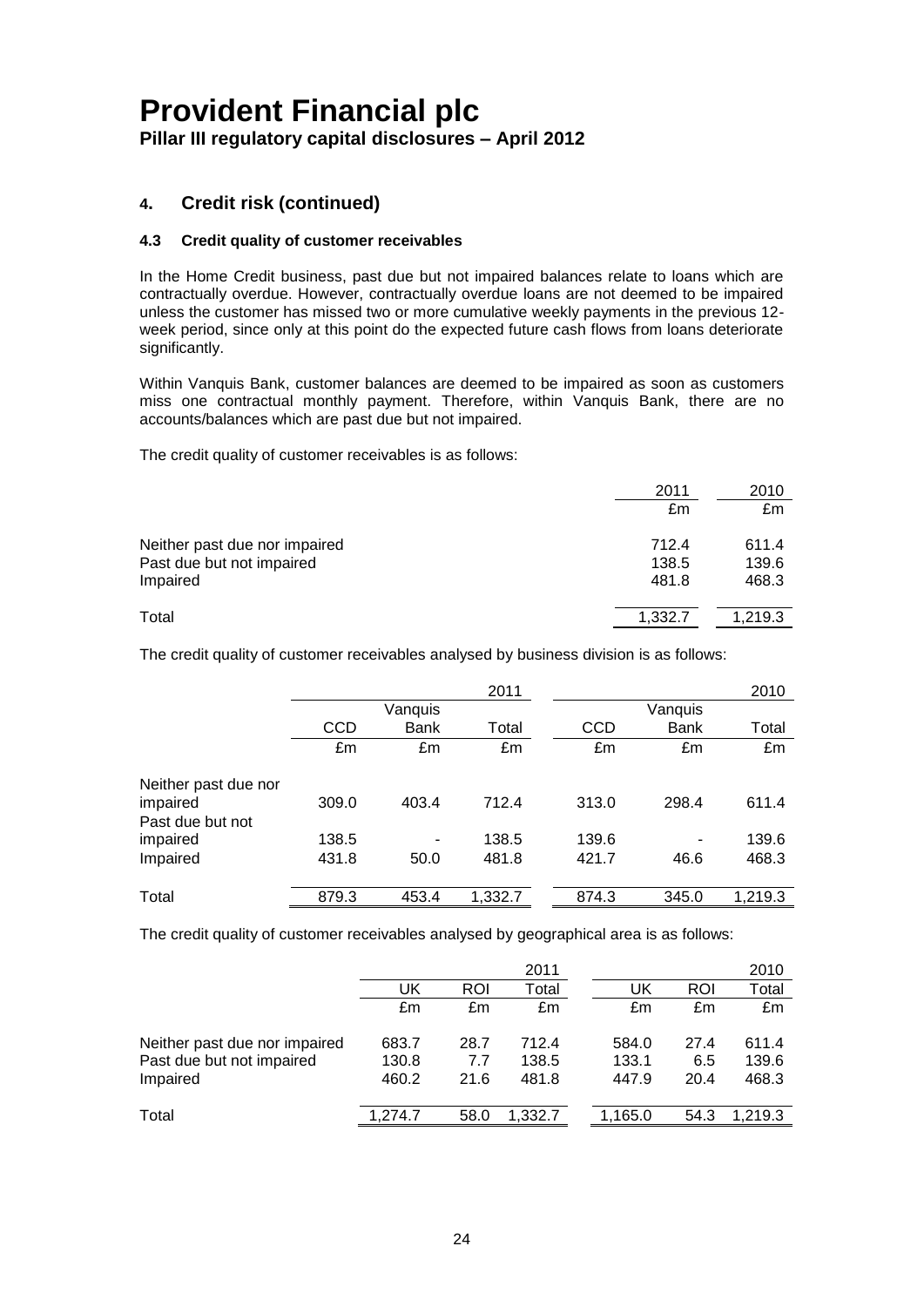**Pillar III regulatory capital disclosures – April 2012**

#### **4. Credit risk (continued)**

#### **4.4 Movement in impairment provisions**

The impairment charge to the income statement in respect of customer receivables analysed by business division is as follows:

|                            | 2011          | 2010          |
|----------------------------|---------------|---------------|
|                            | £m            | £m            |
| <b>CCD</b><br>Vanquis Bank | 223.8<br>76.9 | 232.7<br>63.9 |
| Total                      | 300.7         | 296.6         |

The movement in the impairment allowance account within Vanquis Bank in the year is as follows:

|                                     | 2011   | 2010   |
|-------------------------------------|--------|--------|
|                                     | £m     | £m     |
| At 1 January                        | 45.9   | 40.0   |
| Charge for the year                 | 76.9   | 63.9   |
| Amounts written off during the year | (71.0) | (64.1) |
| Amounts recovered during the year   | 10.6   | 6.1    |
| At 31 December                      | 62.4   | 45.9   |

For CCD, impairment charges are deducted directly from the carrying value of receivables without the use of an impairment allowance account. Accordingly, it is not possible to disclose movements in an impairment allowance account for CCD.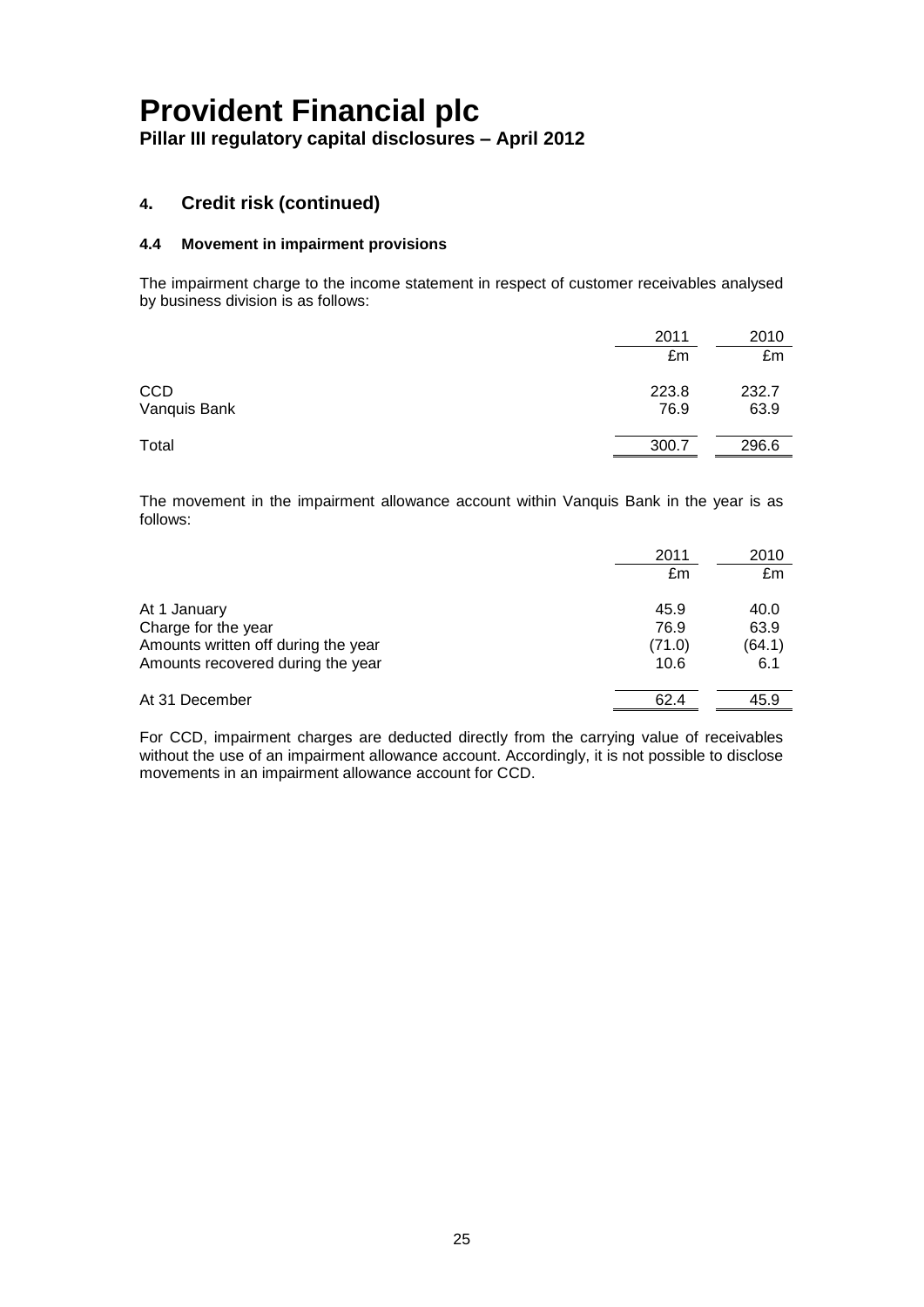#### **Pillar III regulatory capital disclosures – April 2012**

#### **5. Counterparty credit risk**

Details of the group's counterparty credit risk and the controls in place to mitigate the risk are set out in section 2.4.1 on page 12.

#### **5.1 Counterparty exposure limits**

The counterparty credit limits that are applied to banks and similar institutions are based on:

- Credit rating limits; and
- An assessment of excess risk.

The group uses credit ratings as an independent measure of an institution's capacity for timely payment of debt. The group relies principally on two UK rating agencies; Moodys and Fitch Ratings. Rating limits are determined by reference to the lower of the long-term rating granted to an institution by Moodys and Fitch Ratings. In each case the institution must also have the highest short-term credit rating of P-1 to be acceptable.

Excess risk is considered by the Board on a case by case basis. It is normally only applicable for institutions with whom the group has a strong lending relationship to offset the exposure.

It is the group's policy that exposures maturing in less than one year do not exceed 5% of the group's regulatory capital, and that exposures maturing in more than one year do not exceed 10% of the group's regulatory capital.

#### **5.2 Exposures to counterparties**

The group measures exposure value on counterparty credit exposures under the counterparty credit risk (CCR) mark-to-market method. This exposure value is derived by adding the gross positive fair value of the contract (replacement cost) to the contract's potential credit exposure, which is derived by applying a multiple based on the contract's residual maturity to the notional value of the contract.

The group uses derivative financial instruments to hedge the interest rate risk and foreign exchange rate risk on its borrowings. The group does not enter into speculative transactions or positions.

|                                       |             |          | 2011        |              |          | 2010        |
|---------------------------------------|-------------|----------|-------------|--------------|----------|-------------|
|                                       | Contractual | Fair     | Fair        | Contractual/ | Fair     | Fair        |
|                                       | /notional   | value of | value of    | notional     | value of | value of    |
|                                       | amount      | assets   | liabilities | amount       | assets   | liabilities |
|                                       | £m          | £m       | £m          | £m           | £m       | £m          |
| Interest rate swaps<br>Cross-currency | 590.0       | ٠        | (9.5)       | 685.0        | ۰        | (14.8)      |
| swaps<br>Foreign exchange             | 84.9        | 11.9     |             | 117.9        | 15.9     | (1.4)       |
| contracts                             | 6.7         | 0.3      |             | 9.8          | -        | (0.1)       |
| Total                                 | 681.6       | 12.2     | (9.5)       | 812.7        | 15.9     | (16.3)      |

The contractual/notional amounts and the fair value of derivative financial instruments are set out below: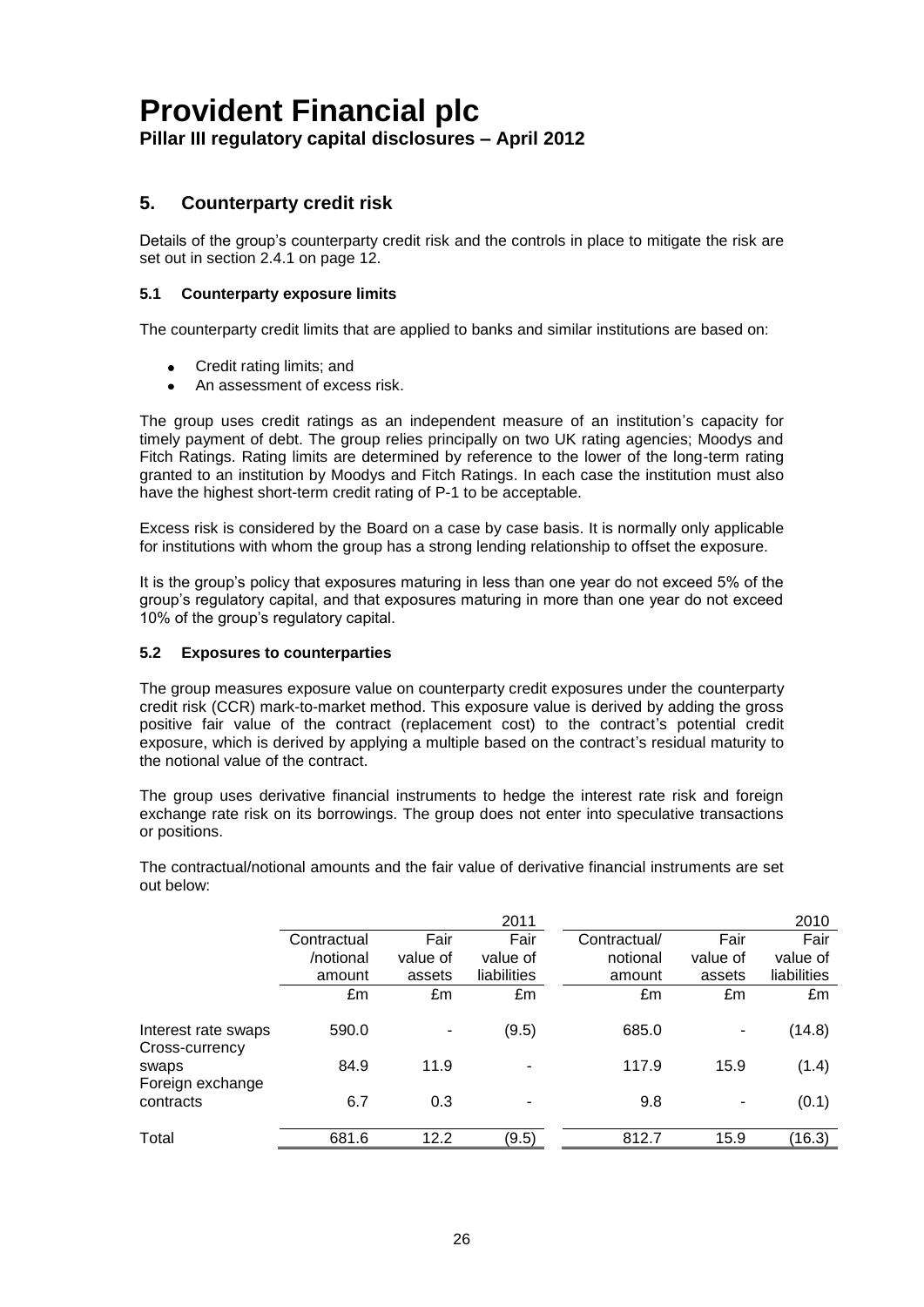#### **5. Counterparty credit risk (continued)**

Due to the high-quality nature of the group's counterparties, the group does not secure collateral and does not establish credit reserves. The group does not provide collateral to counterparties and there is no requirement to provide collateral in the event of a downgrade in the group's own credit rating (currently BBB with a stable outlook by Fitch Ratings) or any other circumstances. The group has no wrong-way risk exposures or credit derivative hedges.